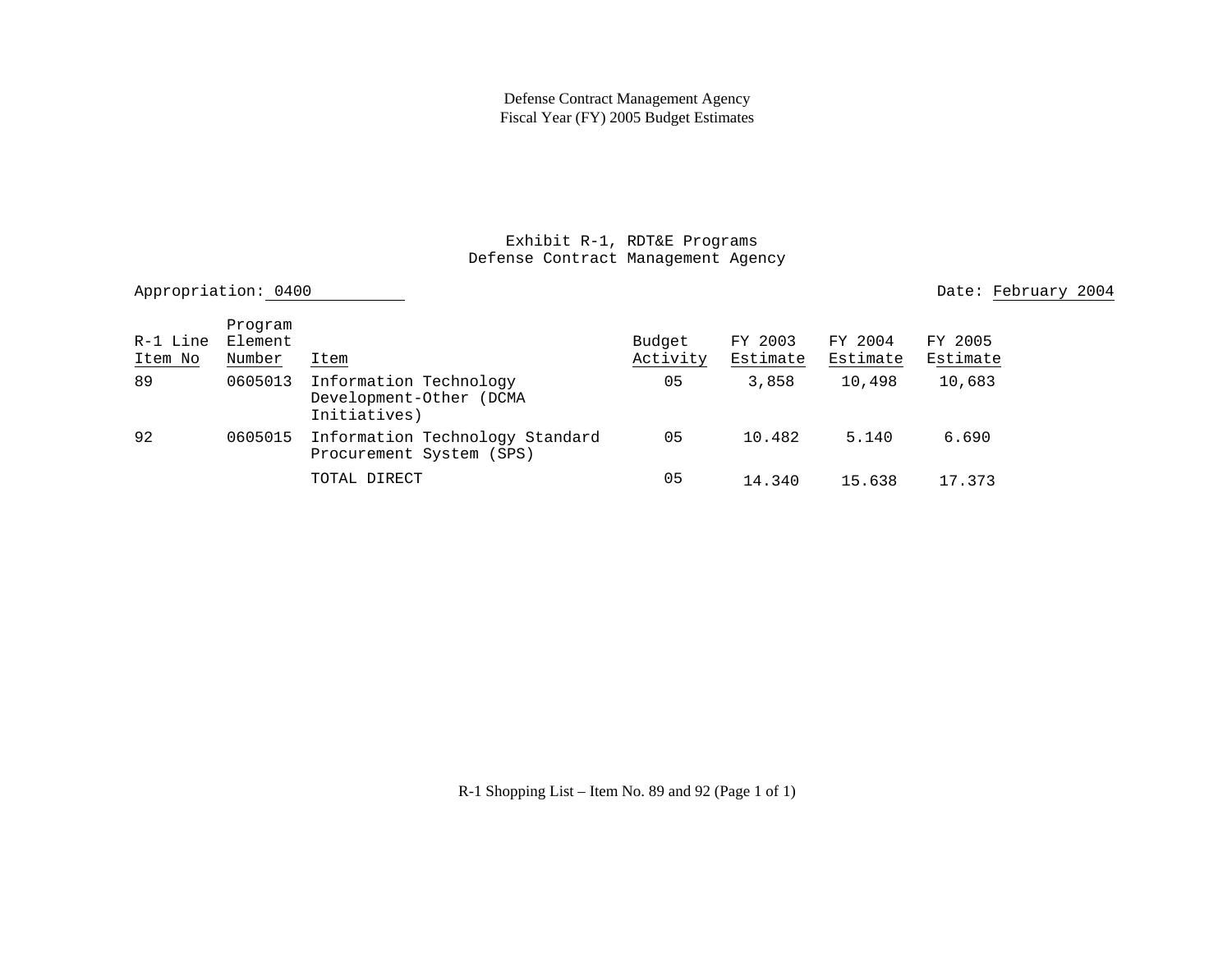| Exhibit R-2, RDT&E Budget Item Justification |         |       |        |        |                              |        | Date:   | February 2004 |
|----------------------------------------------|---------|-------|--------|--------|------------------------------|--------|---------|---------------|
| APPROPRIATION/BUDGET ACTIVITY:               | 0400/05 |       |        | $R-1$  | ITEM 89 NOMENCLATURE         |        |         |               |
|                                              |         |       |        |        | DCMA Information Technology: |        | 0605013 |               |
| COST<br>(\$ in Millions)                     |         | FY03  | FY04   | FY05   | FY06                         | FY07   | FY08    | FY09          |
| Total PE Cost                                |         |       |        |        |                              |        |         |               |
| 0001 Systems Modification<br>and Development |         | 3.858 | 10.498 | 10.683 | 9,726                        | 10,785 | 8,108   | 9,336         |

#### **A. Mission Description and Budget Item Justification**

DCMA Information Technology covers those efforts associated with the development of DCMA-unique mission software applications. To better support the nation's warfighter transformation, DCMA must leverage information technology to improve the services it provides to its customers in the military services and other Defense agencies. With this in mind DCMA has developed a set of metrics that measures the ability of IT to support Acquisition Excellence and improve customer satisfaction through expanded E-Government/E-Business initiatives. The metrics address circuit availability, e-mail systems availability, circuit and systems utilization, timely development and deployments of security patches and other software, testing and training. The metrics are reviewed on a monthly basis. All metrics tied to the funds in this exhibit have achieved a "green" status for prior year and current FY to date.

#### FY 2003 Actual

(\$3.858 thousand) In FY 2003 DCMA developed and tested an additional 11 DCMA-unique automated information application modules to incorporate into the DCMA web-based tool set. DCMA also initiated portal development and implementation, and initiated Web Services software technologies (e.g., Simple Object Access Protocol, Universal Discovery and Description Integration, Web Services Description Language) pilot projects.

#### FY 2004 Plan

(\$10.498 thousand) In FY 2004 DCMA will initiate development and testing of 10 new DCMA-unique automated information application modules that will support: Defense Supply Chain "Reachback" via-the-Web capabilities; New Generation, Public Key Infrastructure-enable Web application modules; and development of FedEx-style wireless devices for Quality Assurance use in Defense material acceptance and remote data entry. Also, includes continuous development and testing of a DCMA portal for external and internal customers and continuing development and implementation of Web Services software technologies.

#### FY 2005 Plan

 (\$10.683 thousand)In FY 2005 DCMA will continue development and testing of new DCMA-unique automated information application modules that will support: Defense Supply Chain "Reachback" via-the-Web capabilities; New Generation, Public Key Infrastructure-enable Web application modules; and development of FedEx-style wireless devices for Quality Assurance use in Defense material acceptance and remote data entry. Also, includes continuous development and testing of DCMA's portal for external and internal customers, and continuing development and implementation of Web Services software technologies (e.g., Simple Object Access Protocol, Universal Discovery and Description Integration, Web Services Description Language).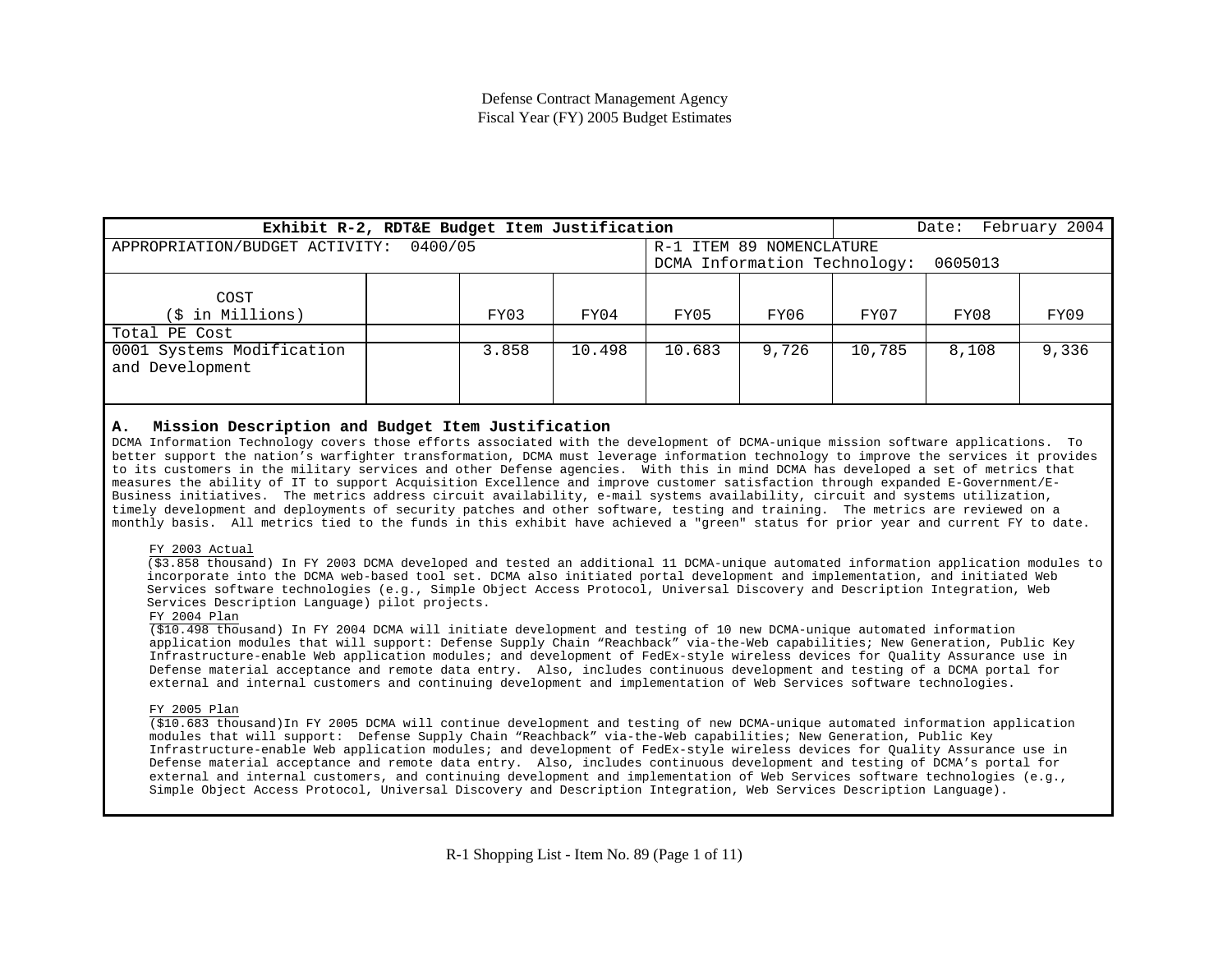|                                                                                                                        | Exhibit R-2, RDT&E Budget Item Justification (Continued)                          | February 2004<br>Date: |
|------------------------------------------------------------------------------------------------------------------------|-----------------------------------------------------------------------------------|------------------------|
| Program Change Summary:<br>в.                                                                                          |                                                                                   |                        |
| Current BES/President's Budget<br>Previous President's Budget<br>Total Adjustments<br>Congressional Program Reductions | FY 03<br>FY 05<br>FY 04<br>10.683<br>3.858<br>10.498<br>10.710<br>3.858<br>10.539 |                        |
| Inflation Adjustments<br>Inflation Savings<br>Internal Realignment<br>Program Adjustment                               | $-.41$                                                                            |                        |

R-1 Shopping List - Item No.89 (Page 2 of 11)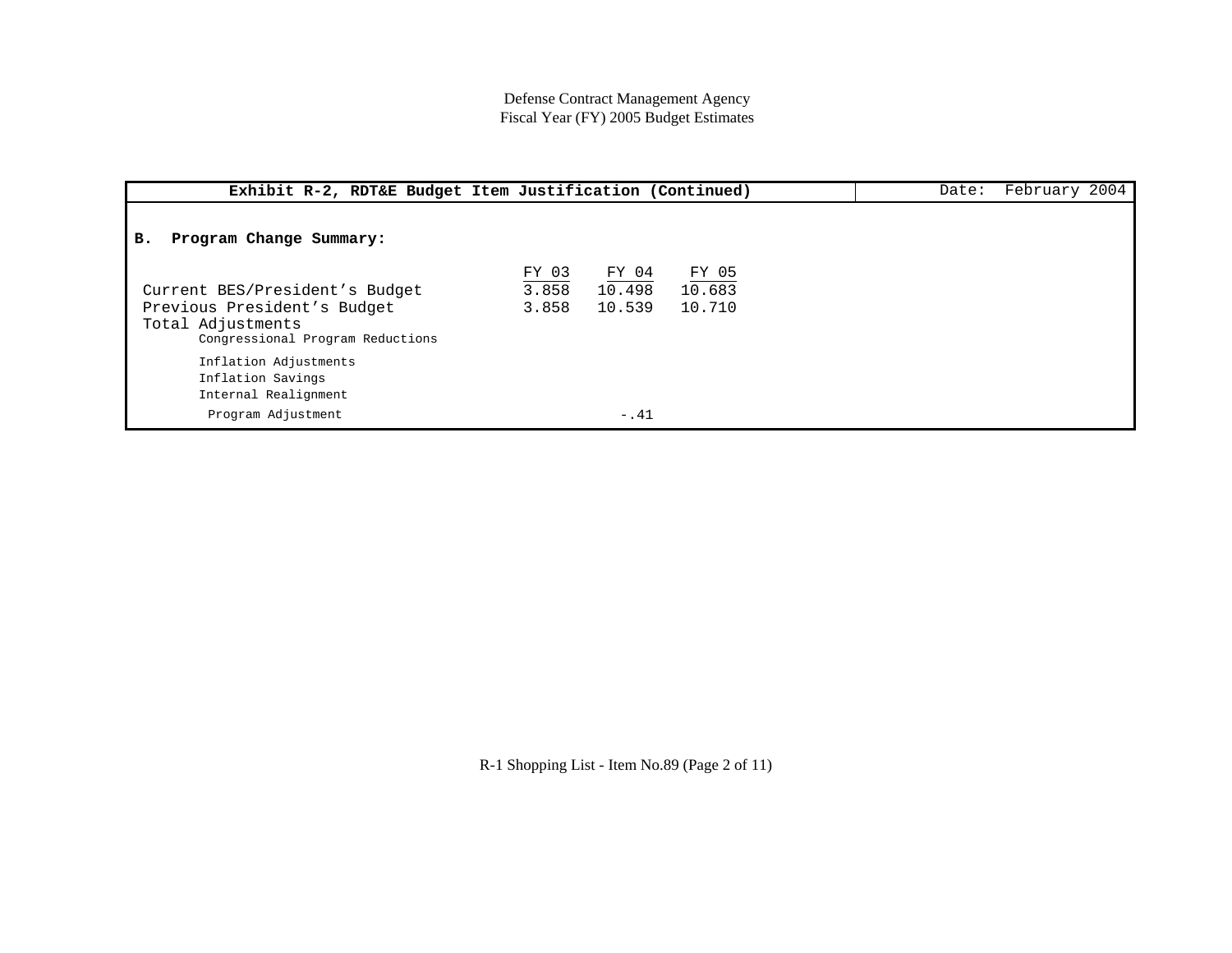| Date: February 2004<br>Exhibit R-2a, RDT&E Budget Item Justification  |     |       |        |        |       |        |       |       |  |  |  |
|-----------------------------------------------------------------------|-----|-------|--------|--------|-------|--------|-------|-------|--|--|--|
| R-1 ITEM 89 NOMENCLATURE<br>APPROPRIATION/BUDGET ACTIVITY:<br>0400/05 |     |       |        |        |       |        |       |       |  |  |  |
| DCMA Information Technology:<br>0605013                               |     |       |        |        |       |        |       |       |  |  |  |
| COST<br>(In Millions)                                                 |     | FY 03 | FY 04  | FY 05  | FY 06 | FY 07  | FY 08 | FY 09 |  |  |  |
| Software Development                                                  |     | 3.858 | 10.498 | 10.683 | 9,726 | 10,785 | 8,108 | 9,336 |  |  |  |
| RDT&E Articles Quantity*                                              | N/A |       |        |        |       |        |       |       |  |  |  |

#### **A. Mission Description and Budget Item Justification**

DCMA Information Technology covers those efforts associated with the development of DCMA-unique mission software applications development. To better support the nation's war fighter transformation, DCMA must leverage information technology to improve the services it provides to its customers in the military services and other Defense agencies. With this in mind DCMA has developed a set of metrics that measures the ability of IT to support Acquisition Excellence and improve customer satisfaction through expanded E-Government/E-Business initiatives. The metrics address circuit availability, e-mail systems availability, circuit and systems utilization, timely development and deployments of security patches and other software, testing and training. The metrics are reviewed on a monthly basis. All metrics tied to the funds in this exhibit have achieved a "green" status for prior year and current fiscal year (FY) to date.

#### FY 2003 Actual

(\$3.858 thousand) In FY 2003 DCMA developed and tested an additional 11 DCMA-unique automated information application modules to incorporate into the DCMA web-based tool set. DCMA also initiated portal development and implementation.

### FY 2004 Plan

(\$10.498 thousand) For FY 2004, DCMA has realigned funding from other appropriations to meet mission requirements. DCMA will also initiate development and testing of 10 new DCMA-unique automated information systems that will support: Defense Supply Chain "Reachback" via-the-Web capabilities; New Generation, Public Key Infrastructure-enable Web application modules; and development of FedEx-style wireless devices for Quality Assurance use in Defense material acceptance and remote data entry. Also, includes continuous development and testing of a DCMA portal for external and internal customers and continuing development and implementation of Web Services software technologies.

#### FY 2005 Plan

(\$10.683 thousand) In FY 2005 DCMA will continue the development and testing of DCMA-unique automated information systems that will support: Reachback Web Network & Records Management Infrastructure; New Generation Web Applications and; PKI Web Apps; Wireless Defense Supply Chain "Reachback" via-the-Web capabilities; New Generation, Public Key Infrastructure-enable Web application modules; and development of FedEx-style wireless devices for Quality Assurance use in Defense material acceptance and remote data entry. Also, includes continuous development and testing of a DCMA portal for external and internal customers and continuing development and implementation of Web Services software technologies.

R-1 Shopping List - Item No. 89 (Page 3 of 11)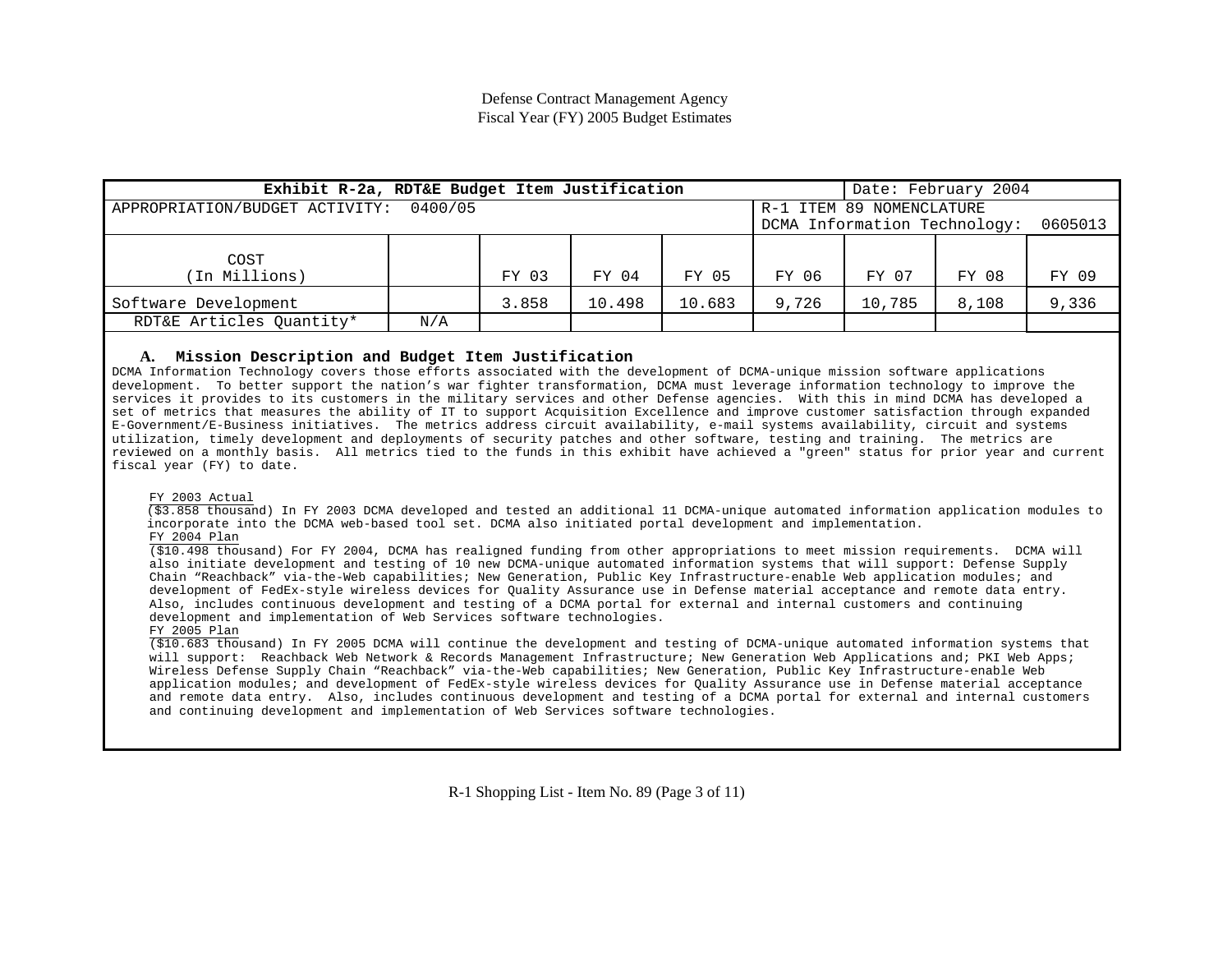| Exhibit R-2a, RDT&E Budget Item Justification (Continued)                                                   |                   |        |       |                                       |                 | Date:  | February 2004 |          |       |
|-------------------------------------------------------------------------------------------------------------|-------------------|--------|-------|---------------------------------------|-----------------|--------|---------------|----------|-------|
|                                                                                                             |                   |        |       |                                       |                 |        |               |          |       |
| B. Accomplishments/Planned Program: (in 000s)                                                               |                   |        |       |                                       |                 |        |               |          |       |
|                                                                                                             |                   |        |       | FY 03                                 | FY 04           | FY 05  |               |          |       |
| Accomplishment/Effort/Subtotal Cost                                                                         |                   |        |       |                                       |                 |        |               |          |       |
| MOCAS to "To Be" Transition                                                                                 |                   |        |       | 0.912                                 |                 |        |               |          |       |
| Integrated Database (IDB)                                                                                   |                   |        |       | 2.112                                 | 1.026           | 1.500  |               |          |       |
| Reachback Web Services                                                                                      |                   |        |       |                                       | 1,909           | .688   |               |          |       |
| Reachback Web Network & Records Management Infrastructure                                                   |                   |        |       | .309                                  | 7.395           | 8.325  |               |          |       |
| Other                                                                                                       |                   |        |       | .525                                  | .168            | .170   |               |          |       |
|                                                                                                             |                   |        |       |                                       |                 |        |               |          |       |
| Total                                                                                                       |                   |        |       | 3.858                                 | 10.498          | 10.683 |               |          |       |
| Accomplishments:                                                                                            |                   |        |       |                                       |                 |        |               |          |       |
| FY03: E-Tools Release II and III; IDB Phase III Development; Web services portal development and            |                   |        |       |                                       |                 |        |               |          |       |
| implementation; Electronic Records Management.                                                              |                   |        |       |                                       |                 |        |               |          |       |
| FY04: Development of wireless equipment and E-Tools applications modules; Development and testing of DCMA   |                   |        |       |                                       |                 |        |               |          |       |
| portal.                                                                                                     |                   |        |       |                                       |                 |        |               |          |       |
| Continue development of wireless equipment and E-Tools; Development and testing of DCMA portal.<br>FY05:    |                   |        |       |                                       |                 |        |               |          |       |
| Other Program Funding Summary:<br>$\mathsf{C}$ .                                                            |                   |        |       |                                       |                 |        |               |          |       |
|                                                                                                             |                   |        |       |                                       |                 |        |               | To       | Total |
|                                                                                                             | FY 03             | FY 04  | FY 05 | FY06                                  | FY 07           | FY 08  | FY 09         | Complete | Cost  |
| P-1 Procurement Total PDW                                                                                   | $\frac{1}{9.793}$ | 6.053  | 5.300 | $\overline{3.264}$ $\overline{3.149}$ |                 | 3.272  | 1,479         | Cont     | Cont  |
| Total O&M                                                                                                   | 88.459            | 83.469 |       | 96.919 99.704                         | 107.133 115.349 |        | 113.268       |          |       |
|                                                                                                             |                   |        |       |                                       |                 |        |               |          |       |
|                                                                                                             |                   |        |       |                                       |                 |        |               |          |       |
| D. Acquisition Strategy: DCMA uses contractors to perform specialized functions such as software            |                   |        |       |                                       |                 |        |               |          |       |
| development and testing. Mini competitions are held with Federal Supply Schedule, Government Wide           |                   |        |       |                                       |                 |        |               |          |       |
| Acquisition Contracts, and DCMA Basic Purchasing Agreement Vendors.                                         |                   |        |       |                                       |                 |        |               |          |       |
| E. Major Performers:                                                                                        |                   |        |       |                                       |                 |        |               |          |       |
| Software development and testing is contracted out to TLA of Springfield, VA; Bearing Point of Springfield, |                   |        |       |                                       |                 |        |               |          |       |
|                                                                                                             |                   |        |       |                                       |                 |        |               |          |       |
| VA; and Synergy of Washington, DC. TLA and Synergy are both small businesses. Award dates for software      |                   |        |       |                                       |                 |        |               |          |       |
| development are October 1 of each fiscal year.                                                              |                   |        |       |                                       |                 |        |               |          |       |

R-1 Shopping List - Item No. 89 (Page 4 of 11)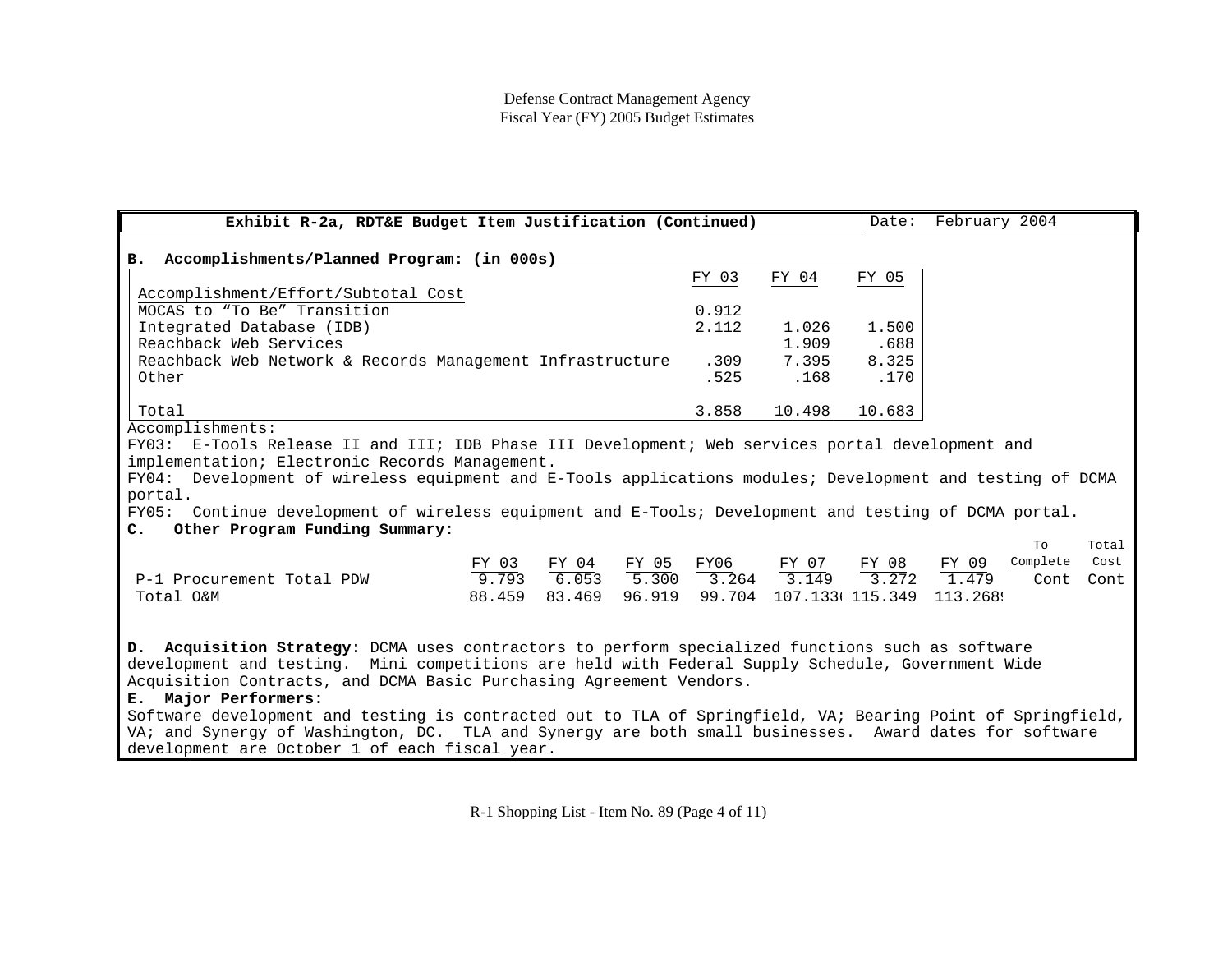| Exhibit R-3 Cost Analysis                                                                                                                                                                                  |          |            |         |                                         |              |        |            |                                      | Date: | February 2004 |  |
|------------------------------------------------------------------------------------------------------------------------------------------------------------------------------------------------------------|----------|------------|---------|-----------------------------------------|--------------|--------|------------|--------------------------------------|-------|---------------|--|
| APPROPRIATION/BUDGET ACTIVITY:                                                                                                                                                                             |          |            | 0400/05 | DCMA Information<br>Technology: 0605013 |              |        |            | Systems Modification and Development |       |               |  |
| Cost                                                                                                                                                                                                       | Contract | Performing | Total   | FY 04                                   | FY 04        | FY 05  | FY 05      | Target                               |       |               |  |
| Categories                                                                                                                                                                                                 | Method & | Activity & | PY Cost | Cost                                    | Award        | Cost   | Award      | Value of                             |       |               |  |
|                                                                                                                                                                                                            | Type     | Location   |         |                                         | Date         |        | Date       | Contract                             |       |               |  |
| Software                                                                                                                                                                                                   | Various  | Various    | 3.858   | 10.498                                  | $\text{NLT}$ | 10.683 | <b>NLT</b> | Cont.                                |       |               |  |
| Development                                                                                                                                                                                                |          |            |         |                                         | 09/04        |        | 09/05      |                                      |       |               |  |
| software applications. DCMA will issue several contracts that will transform the current 21 DCMA-unique automated<br>information systems into a more modern and more easily administered set of databases. |          |            |         |                                         |              |        |            |                                      |       |               |  |

R-1 Shopping List - Item No. 89 (Page 5 of 11)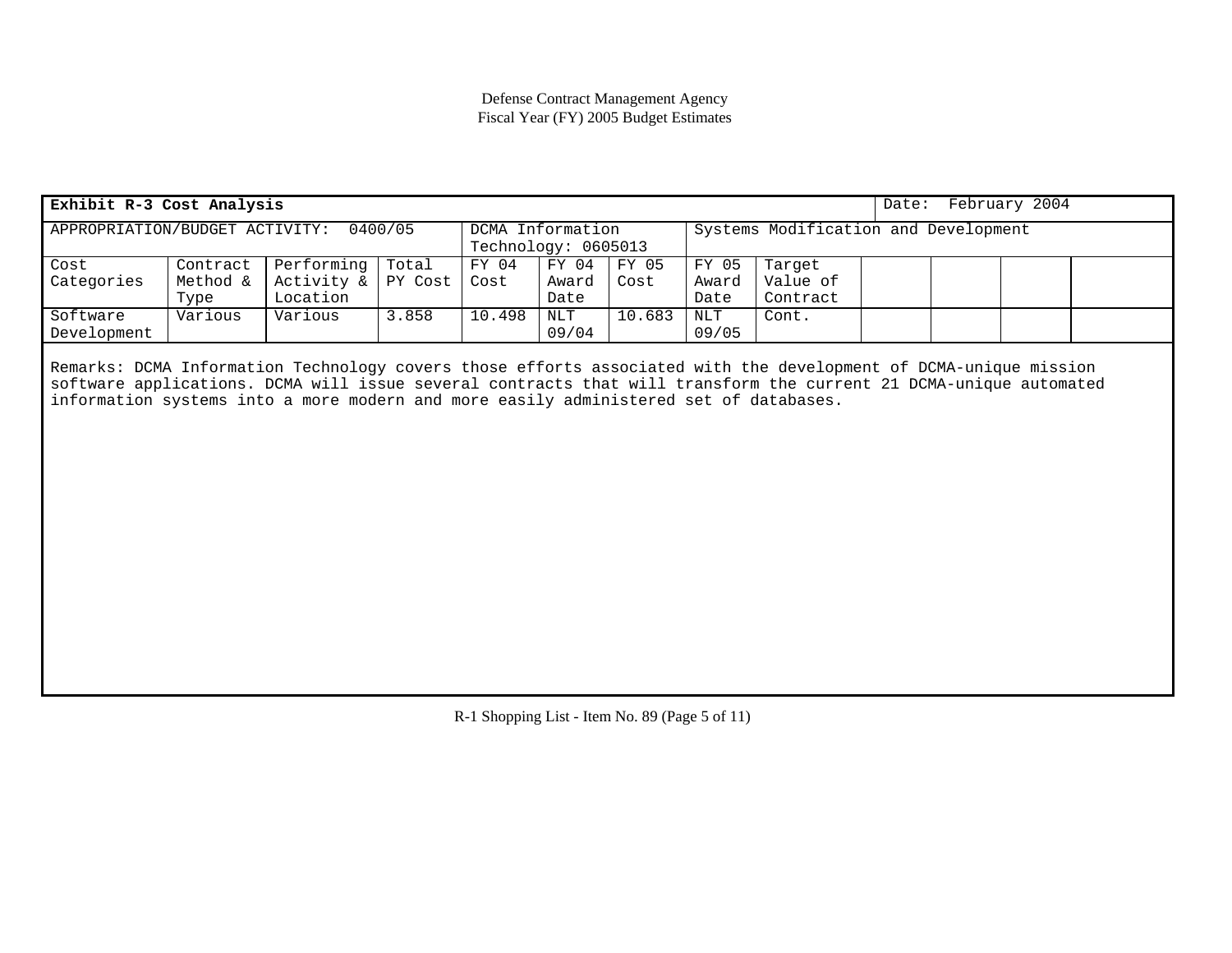| Exhibit R-4, Schedule Profile                                                                                                                                                                                                                                                                                    |                                                          |                                         |  |                          | Date: February 2004 |                                                           |
|------------------------------------------------------------------------------------------------------------------------------------------------------------------------------------------------------------------------------------------------------------------------------------------------------------------|----------------------------------------------------------|-----------------------------------------|--|--------------------------|---------------------|-----------------------------------------------------------|
| APPROPRIATION/BUDGET ACTIVITY:<br>0400/05                                                                                                                                                                                                                                                                        |                                                          | DCMA Information<br>Technology: 0605013 |  | Integrated Database (IDB |                     |                                                           |
| Event Name                                                                                                                                                                                                                                                                                                       | <b>FY 01</b><br>$\overline{2}$<br>3 4 <br>$\blacksquare$ | FY 02<br>$1 \ 2 \ 3 \ 4 \ 1$            |  |                          |                     | FY 03 FY 04 FY 05 FY 06 FY 07<br>123412341234123412341234 |
| <b>Contract Award</b><br>$(1)$ Phase I<br>Development<br>Testing<br>Deployment<br>(2) Phase II<br>Development<br>Testing<br>Deployment<br>(3) Phase III<br>Development<br>Testing<br>Deployment<br>(4) Phase IV<br>Development<br>Testing<br>Deployment<br>$(5)$ Phase V<br>Development<br>Testing<br>Deployment |                                                          |                                         |  |                          |                     |                                                           |

R-1 Shopping List - Item No. 89 (Page 6 of 11)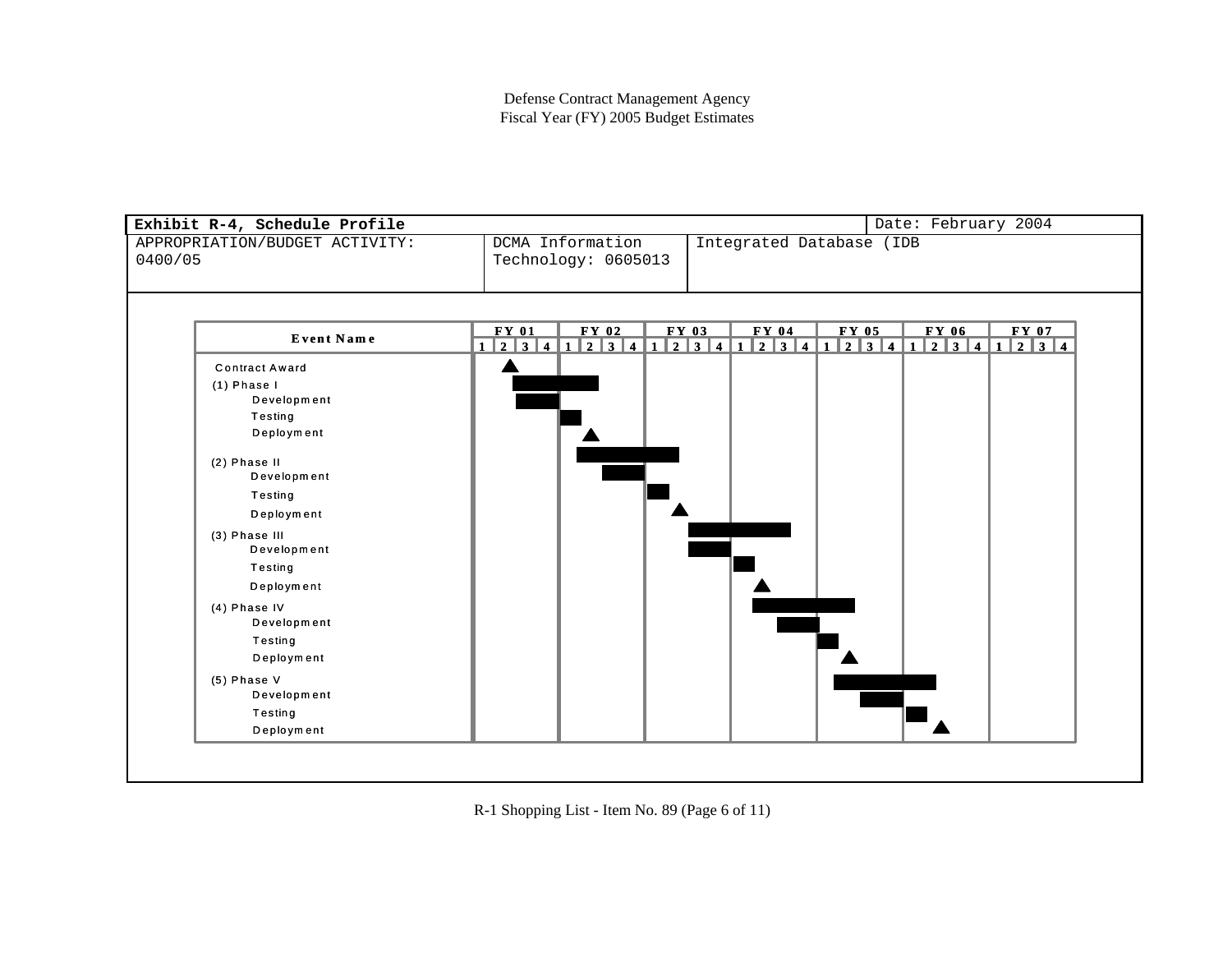| Exhibit R-4a, Schedule Profile            |                                            |            | Date: February 2004 |                           |            |       |       |  |  |
|-------------------------------------------|--------------------------------------------|------------|---------------------|---------------------------|------------|-------|-------|--|--|
| APPROPRIATION/BUDGET ACTIVITY:<br>0400/05 | DCMA Information<br>Technology:<br>0605013 |            |                     | Integrated Database (IDB) |            |       |       |  |  |
|                                           | FY 01                                      | FY 02      | FY 03               | FY 04                     | FY 05      | FY 06 | FY 07 |  |  |
| Contract Award                            | 2Q01                                       |            |                     |                           |            |       |       |  |  |
| Phase I - Development                     | $3 - 4001$                                 |            |                     |                           |            |       |       |  |  |
| Phase $I - Testing$                       |                                            | 1Q02       |                     |                           |            |       |       |  |  |
| Phase I - Deployment                      |                                            | 2Q02       |                     |                           |            |       |       |  |  |
| Phase II - Development                    |                                            | $3 - 4002$ |                     |                           |            |       |       |  |  |
| Phase II - Testing                        |                                            |            | 1Q03                |                           |            |       |       |  |  |
| Phase II - Deployment                     |                                            |            | 2Q03                |                           |            |       |       |  |  |
| Phase III - Development                   |                                            |            | $3 - 4003$          |                           |            |       |       |  |  |
| Phase $III - Testing$                     |                                            |            |                     | 1Q04                      |            |       |       |  |  |
| Phase III - Deployment                    |                                            |            |                     | 2Q04                      |            |       |       |  |  |
| Phase IV - Development                    |                                            |            |                     | $3 - 4Q04$                |            |       |       |  |  |
| Phase IV - Testing                        |                                            |            |                     |                           | 1Q05       |       |       |  |  |
| Phase IV - Deployment                     |                                            |            |                     |                           | 2Q05       |       |       |  |  |
| Phase V - Development                     |                                            |            |                     |                           | $3 - 4005$ |       |       |  |  |
| Phase $V - Testing$                       |                                            |            |                     |                           |            | 1Q06  |       |  |  |
| Phase V - Deployment                      |                                            |            |                     |                           |            | 2Q06  |       |  |  |
|                                           |                                            |            |                     |                           |            |       |       |  |  |
|                                           |                                            |            |                     |                           |            |       |       |  |  |

R-1 Shopping List - Item No. 89 (Page 7 of 11)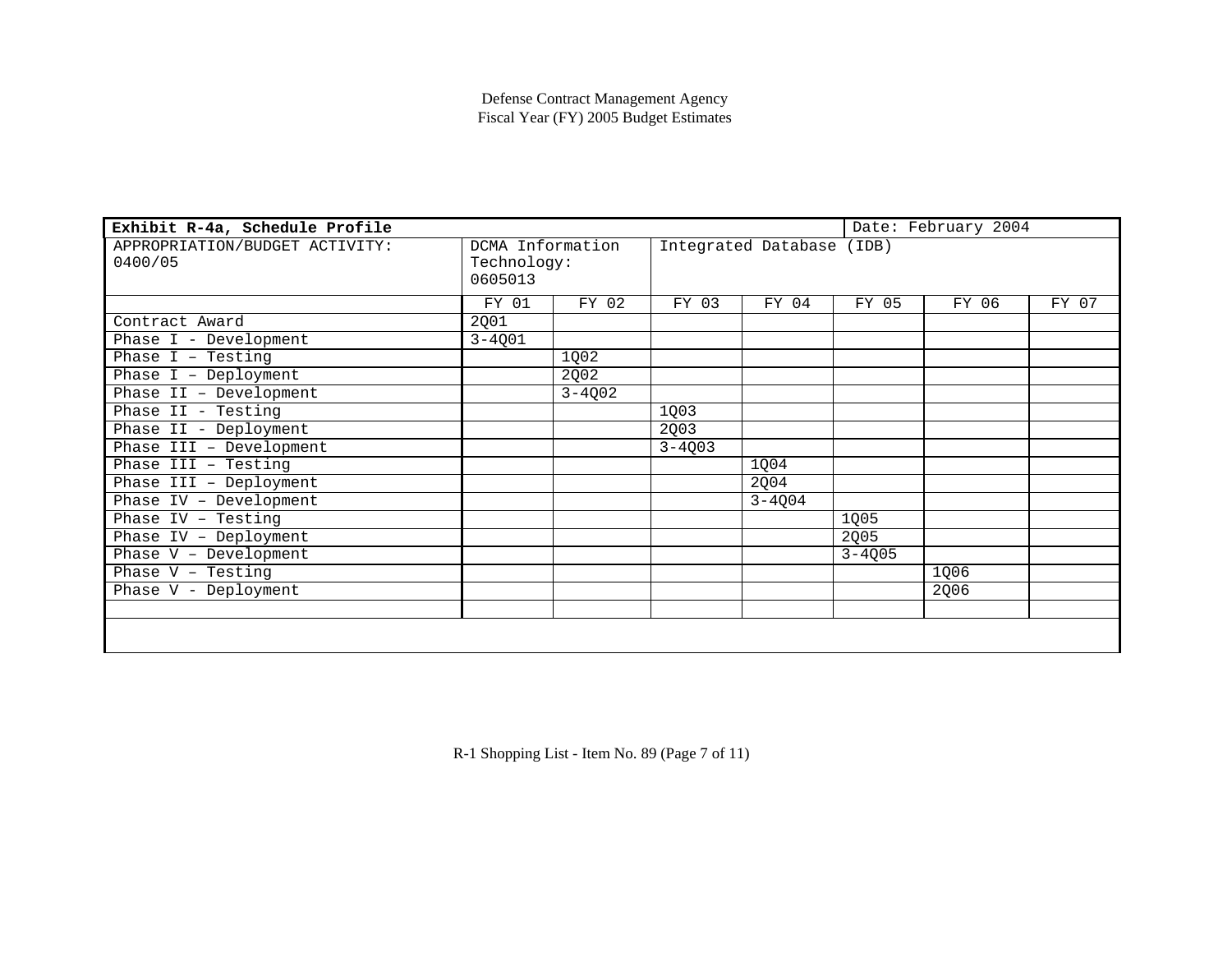

R-1 Shopping List - Item No. 89 (Page 8 of 11)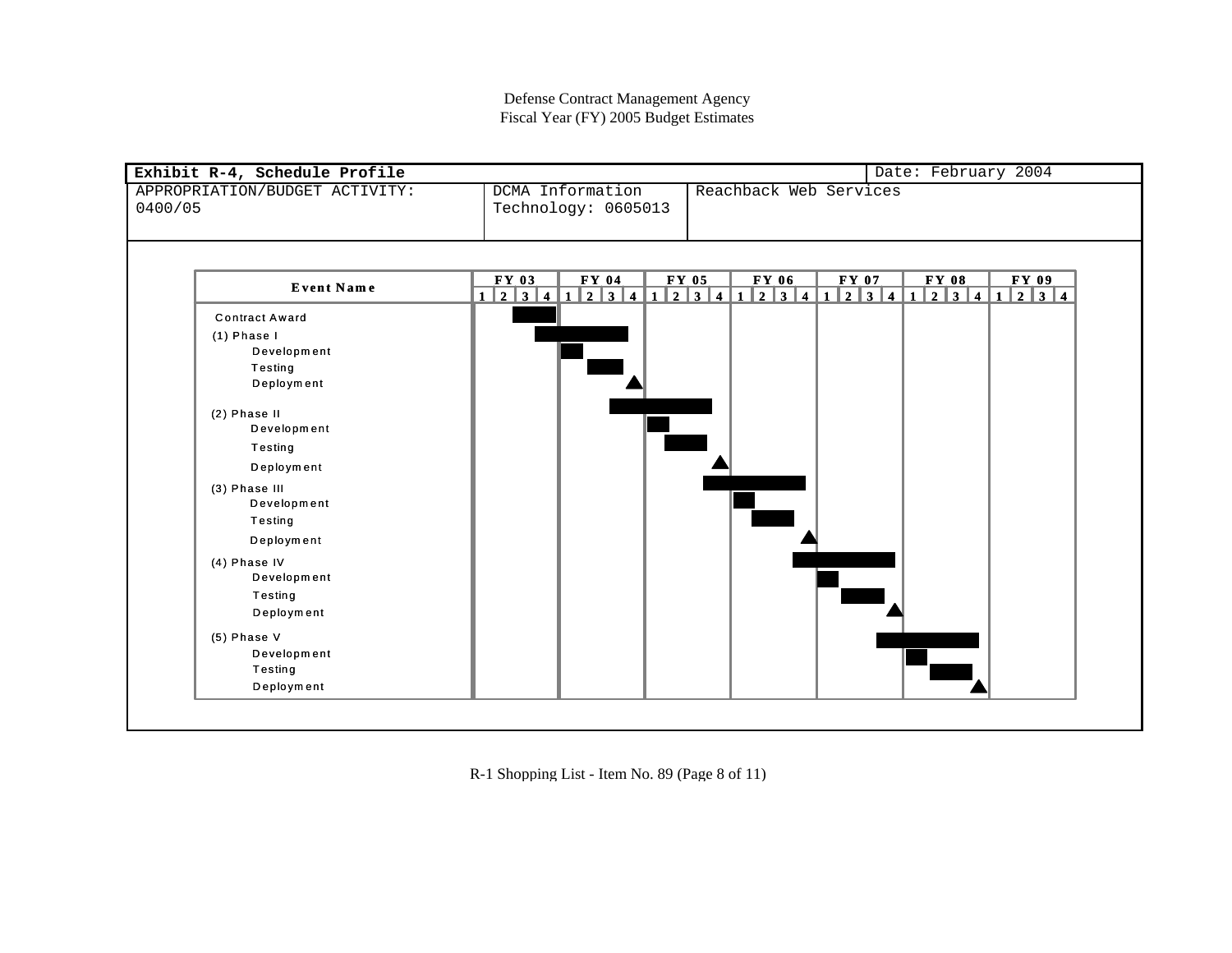| Exhibit R-4a, Schedule Profile            |            |                                 |            |                        |            | Date: February 2004 |       |  |  |
|-------------------------------------------|------------|---------------------------------|------------|------------------------|------------|---------------------|-------|--|--|
| APPROPRIATION/BUDGET ACTIVITY:<br>0400/05 | 0605013    | DCMA Information<br>Technology: |            | Reachback Web Services |            |                     |       |  |  |
|                                           | FY 03      | FY 04                           | FY 05      | FY 06                  | FY 07      | FY 08               | FY 09 |  |  |
| Contract Award                            | $3 - 4003$ |                                 |            |                        |            |                     |       |  |  |
| Phase I - Development                     |            | 1Q04                            |            |                        |            |                     |       |  |  |
| Phase $I - Testing$                       |            | $2 - 3004$                      |            |                        |            |                     |       |  |  |
| Phase $I - \overline{Deployment}$         |            | 4Q04                            |            |                        |            |                     |       |  |  |
| Phase II - Development                    |            |                                 | 1005       |                        |            |                     |       |  |  |
| Phase II - Testing                        |            |                                 | $2 - 3Q05$ |                        |            |                     |       |  |  |
| Phase II - Deployment                     |            |                                 | 4Q05       |                        |            |                     |       |  |  |
| Phase III - Development                   |            |                                 |            | 1Q06                   |            |                     |       |  |  |
| Phase $III - Testing$                     |            |                                 |            | $2 - 3Q06$             |            |                     |       |  |  |
| Phase III - Deployment                    |            |                                 |            | 4006                   |            |                     |       |  |  |
| Phase IV - Development                    |            |                                 |            |                        | 1Q07       |                     |       |  |  |
| Phase IV - Testing                        |            |                                 |            |                        | $2 - 3007$ |                     |       |  |  |
| Phase IV - Deployment                     |            |                                 |            |                        | 4Q07       |                     |       |  |  |
| Phase V - Development                     |            |                                 |            |                        |            | 1Q08                |       |  |  |
| Phase $V - Testing$                       |            |                                 |            |                        |            | $2 - 3008$          |       |  |  |
| Phase V - Deployment                      |            |                                 |            |                        |            | 4Q08                |       |  |  |
|                                           |            |                                 |            |                        |            |                     |       |  |  |
|                                           |            |                                 |            |                        |            |                     |       |  |  |

R-1 Shopping List - Item No. 89 (Page 9 of 11)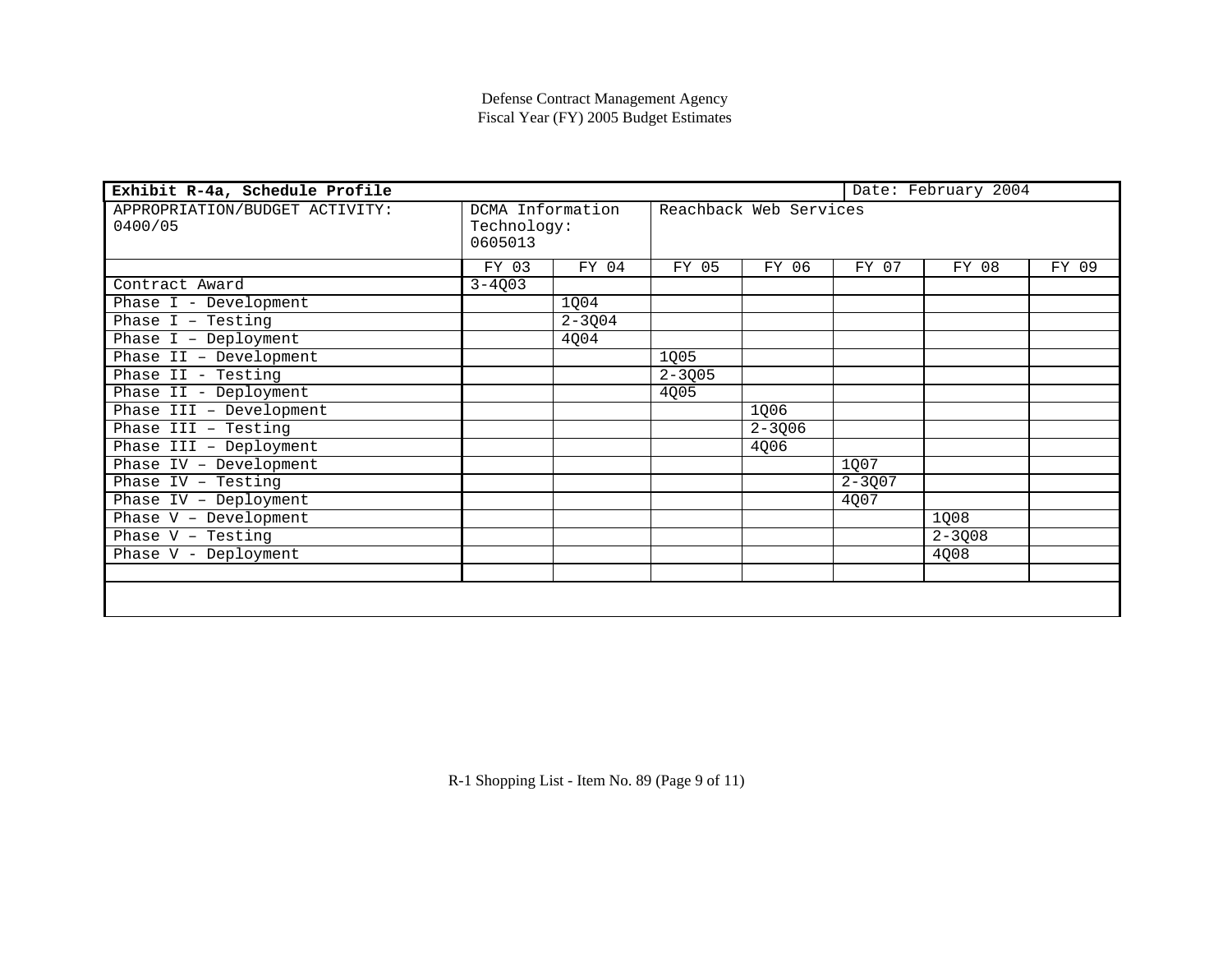| Exhibit R-4, Schedule Profile  |                                                                |                                                                           |  |  |                |                                              | Date: February 2004 |  |  |
|--------------------------------|----------------------------------------------------------------|---------------------------------------------------------------------------|--|--|----------------|----------------------------------------------|---------------------|--|--|
| APPROPRIATION/BUDGET ACTIVITY: | DCMA Information<br>Reachback Web Network & Records Management |                                                                           |  |  |                |                                              |                     |  |  |
| 0400/05                        |                                                                | Technology: 0605013                                                       |  |  | Infrastructure |                                              |                     |  |  |
|                                |                                                                |                                                                           |  |  |                |                                              |                     |  |  |
|                                |                                                                |                                                                           |  |  |                |                                              |                     |  |  |
|                                | <b>FY 03</b><br><b>FY 04</b><br><b>FY 05</b><br><b>FY 06</b>   |                                                                           |  |  |                | <b>FY 07</b><br><b>FY 08</b><br><b>FY 09</b> |                     |  |  |
| <b>Event Name</b>              | 1 2 3                                                          | 4 1 2 3 4 1 2 3 4 1 2 3 4 1 2 3 4 1 2 3 4 1 2 3 4 1 2 3 4 1 2 3 4 1 2 3 4 |  |  |                |                                              |                     |  |  |
| <b>Contract Award</b>          |                                                                |                                                                           |  |  |                |                                              |                     |  |  |
| $(1)$ Phase I                  |                                                                |                                                                           |  |  |                |                                              |                     |  |  |
| Development                    |                                                                |                                                                           |  |  |                |                                              |                     |  |  |
| Testing                        |                                                                |                                                                           |  |  |                |                                              |                     |  |  |
| Deployment                     |                                                                |                                                                           |  |  |                |                                              |                     |  |  |
| (2) Phase II                   |                                                                |                                                                           |  |  |                |                                              |                     |  |  |
| Development                    |                                                                |                                                                           |  |  |                |                                              |                     |  |  |
| Testing                        |                                                                |                                                                           |  |  |                |                                              |                     |  |  |
| Deployment                     |                                                                |                                                                           |  |  |                |                                              |                     |  |  |
| (3) Phase III                  |                                                                |                                                                           |  |  |                |                                              |                     |  |  |
| Development                    |                                                                |                                                                           |  |  |                |                                              |                     |  |  |
| Testing                        |                                                                |                                                                           |  |  |                |                                              |                     |  |  |
| Deployment                     |                                                                |                                                                           |  |  |                |                                              |                     |  |  |
| (4) Phase IV                   |                                                                |                                                                           |  |  |                |                                              |                     |  |  |
| Development                    |                                                                |                                                                           |  |  |                |                                              |                     |  |  |
| Testing                        |                                                                |                                                                           |  |  |                |                                              |                     |  |  |
| Deployment                     |                                                                |                                                                           |  |  |                |                                              |                     |  |  |
| (5) Phase V                    |                                                                |                                                                           |  |  |                |                                              |                     |  |  |
| Development                    |                                                                |                                                                           |  |  |                |                                              |                     |  |  |
| Testing                        |                                                                |                                                                           |  |  |                |                                              |                     |  |  |
| Deployment                     |                                                                |                                                                           |  |  |                |                                              |                     |  |  |
| (6) Phase VI                   |                                                                |                                                                           |  |  |                |                                              |                     |  |  |
| Development                    |                                                                |                                                                           |  |  |                |                                              |                     |  |  |
| Testing                        |                                                                |                                                                           |  |  |                |                                              |                     |  |  |
| Deployment                     |                                                                |                                                                           |  |  |                |                                              |                     |  |  |
|                                |                                                                |                                                                           |  |  |                |                                              |                     |  |  |

R-1 Shopping List - Item No. 89 (Page 10 of 11)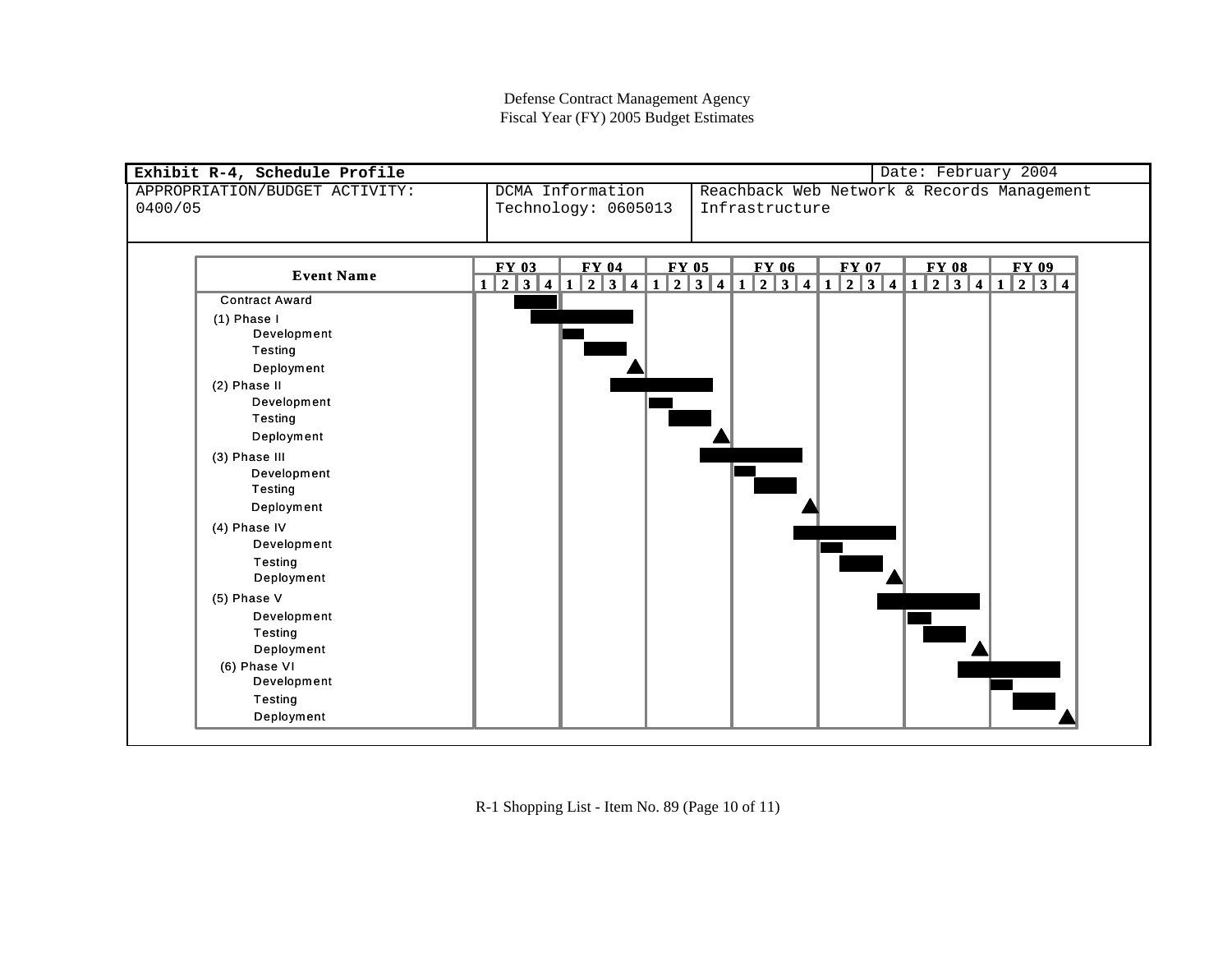| Exhibit R-4a, Schedule Profile            | Date: February 2004                        |            |                                                              |            |            |            |            |
|-------------------------------------------|--------------------------------------------|------------|--------------------------------------------------------------|------------|------------|------------|------------|
| APPROPRIATION/BUDGET ACTIVITY:<br>0400/05 | DCMA Information<br>Technology:<br>0605013 |            | Reachback Web Network & Records Management<br>Infrastructure |            |            |            |            |
|                                           | FY 03                                      | FY 04      | FY 05                                                        | FY 06      | FY 07      | FY 08      | FY 09      |
| Contract Award                            | $3 - 4003$                                 |            |                                                              |            |            |            |            |
| Phase I - Development                     |                                            | 1Q04       |                                                              |            |            |            |            |
| Phase $I - Testing$                       |                                            | $2 - 3004$ |                                                              |            |            |            |            |
| Phase I - Deployment                      |                                            | 4Q04       |                                                              |            |            |            |            |
| Phase II - Development                    |                                            |            | 1Q05                                                         |            |            |            |            |
| Phase II - Testing                        |                                            |            | $2 - 3Q05$                                                   |            |            |            |            |
| Phase II - Deployment                     |                                            |            | 4Q05                                                         |            |            |            |            |
| Phase III - Development                   |                                            |            |                                                              | 1Q06       |            |            |            |
| Phase III - Testing                       |                                            |            |                                                              | $2 - 3Q06$ |            |            |            |
| Phase III - Deployment                    |                                            |            |                                                              | 4Q06       |            |            |            |
| Phase IV - Development                    |                                            |            |                                                              |            | 1007       |            |            |
| Phase IV - Testing                        |                                            |            |                                                              |            | $2 - 3007$ |            |            |
| Phase IV - Deployment                     |                                            |            |                                                              |            | 4Q07       |            |            |
| Phase V - Development                     |                                            |            |                                                              |            |            | 1Q08       |            |
| Phase $V - Testing$                       |                                            |            |                                                              |            |            | $2 - 3Q08$ |            |
| Phase V - Deployment                      |                                            |            |                                                              |            |            | 4Q08       |            |
| Phase VI - Development                    |                                            |            |                                                              |            |            |            | 1Q09       |
| Phase VI - Testing                        |                                            |            |                                                              |            |            |            | $2 - 3Q09$ |
| Phase VI - Deployment                     |                                            |            |                                                              |            |            |            | 4Q09       |
|                                           |                                            |            |                                                              |            |            |            |            |

R-1 Shopping List - Item No. 89 (Page 11 of 11)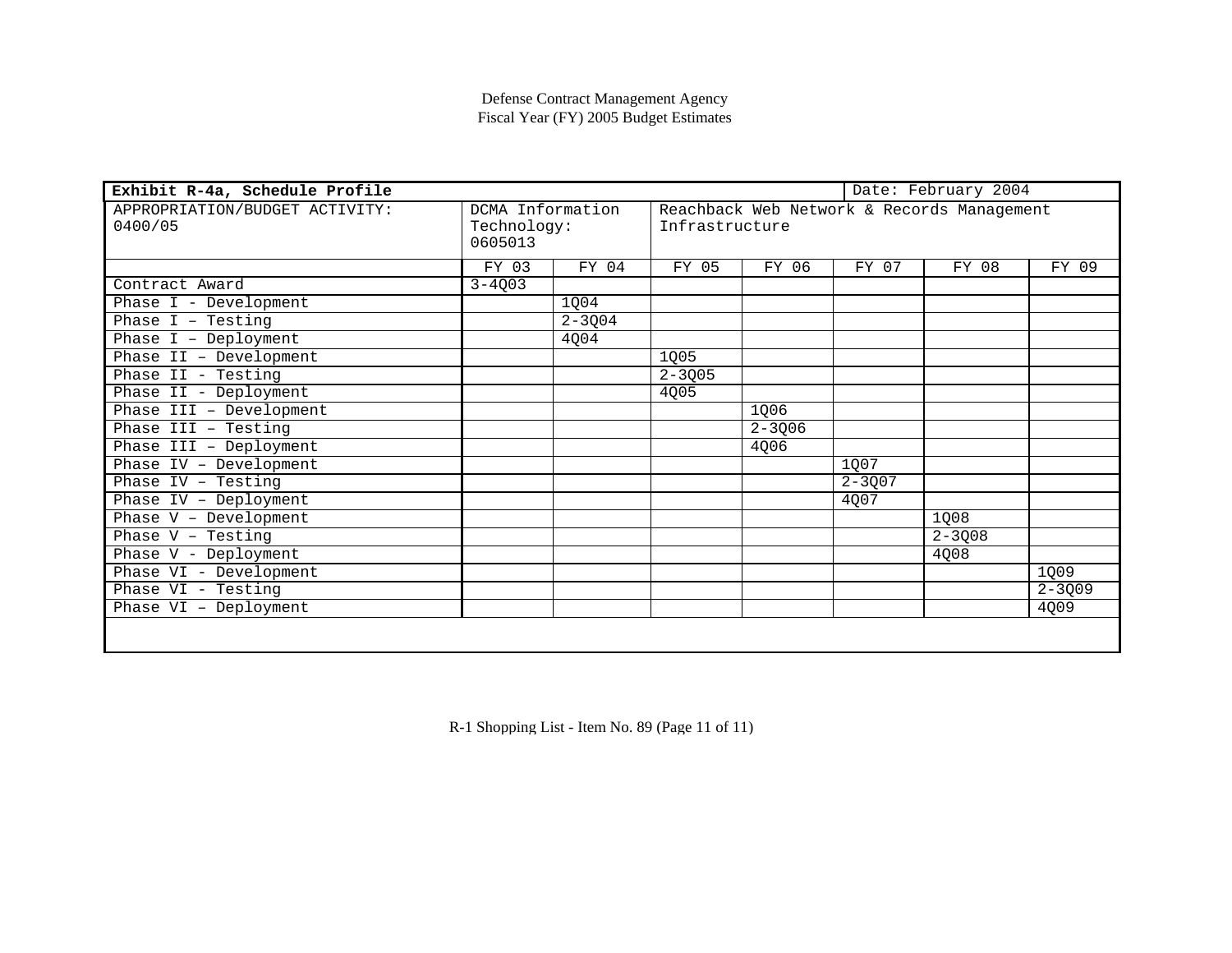| Exhibit R-2, RDT&E Budget Item Justification                                  |                           |                         |                                    |                         |                         | Date:                   | February 2004           |  |  |
|-------------------------------------------------------------------------------|---------------------------|-------------------------|------------------------------------|-------------------------|-------------------------|-------------------------|-------------------------|--|--|
| APPROPRIATION/BUDGET ACTIVITY:<br>0400/05                                     |                           |                         | R-1 ITEM 92 NOMENCLATURE           |                         |                         |                         |                         |  |  |
|                                                                               |                           |                         | Standard Procurement System (SPS): |                         |                         | 0605015                 |                         |  |  |
| COST<br>(\$ in Millions)<br>Total PE Cost<br>0001 Standard Procurement System | FY 03<br>10.482<br>10.482 | FY 04<br>5.140<br>5.140 | FY 05<br>6.690<br>6.690            | FY 06<br>5.154<br>5.154 | FY 07<br>4.596<br>4.596 | FY 08<br>3.703<br>3.703 | FY 09<br>3.903<br>3.903 |  |  |

### **A. Mission Description and Budget Item Justification**

DoD initiated the Standard Procurement System (SPS) in 1994 to enhance readiness and support to warfighters through standardization and optimization of procurement systems and activities. SPS is currently supporting over 22,800 users in the field and is the only standard business system in DoD. The program is designed to: enable compliance with Acquisition Reform, align with expanded DoD goals and missions, and replace legacy systems with a single standard procurement system. During fiscal year 2003, operational procurement professionals relied on SPS to complete more than 600 thousand contract actions totaling over 41 billion dollars.

The SPS is fully aligned with the following President's Management Agenda (PMA) initiatives:

- (1) Strategic Management of Human Capital The SPS supports this initiative through its web-accessible Knowledge Base that shares information throughout the DoD's procurement community. In addition, the SPS contains an extensive on-line help feature that provides step-by-step guidance in using the software for both functional users and system administrators. It also contains an easily accessible Reference Library with links to a wide variety of procurement reference materials (regulations, manuals, policy documents) via web sites. Further, the system provides access to local procedures and policy guides which can be tailored for each location.
- (2) Competitive Sourcing The SPS supports this agenda by utilizing a commercial software application as the basis for its automated system. When the concept of the standard procurement system began, it was envisioned that the target system would utilize the "best of the breed" from Government-owned and operated migration systems. A model of Procurement was constructed in 1992 and was used to aid in the selection of migration systems. Later, the Procurement Corporate Information Management Council determined that a commercial industry product should be acquired and then modified to meet the Department of Defense needs.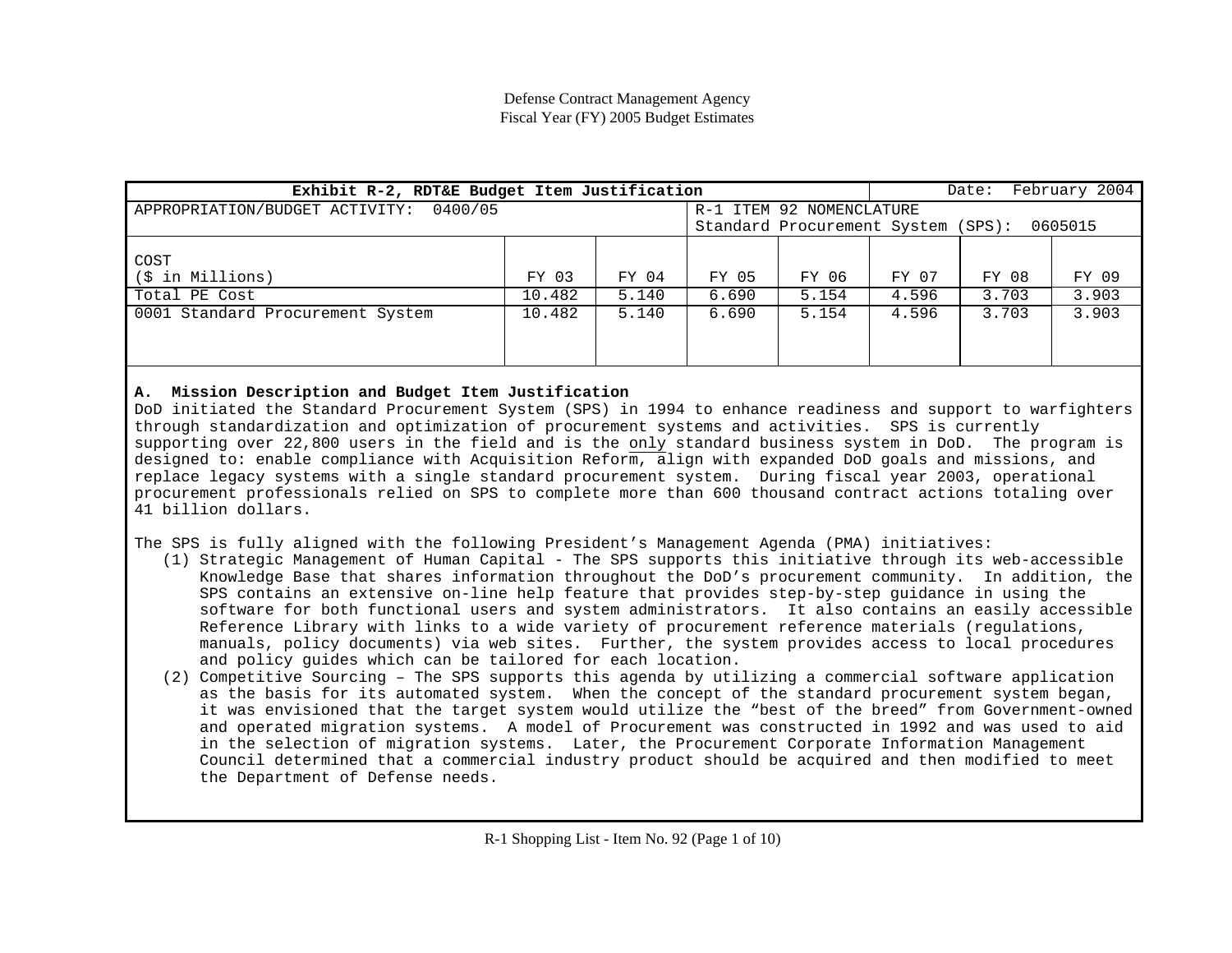| Exhibit R-2, RDT&E Budget Item Justification |
|----------------------------------------------|
|----------------------------------------------|

### **A. Mission Description and Budget Item Justification (Continued)**

- (3) Improved Financial Performance The Standard Procurement System (SPS) is listed as a critical feeder system in the DoD Financial Management Improvement Plan. As such, the SPS automates the capture of contractual obligations and, through interfaces with DoD financial systems, provides improved visibility for funds tracking and enables more rapid release of excess funds. The single data entry and shared standard data reduces the opportunity for error in matching disbursements with obligations. The re-engineered reporting processes for the Federal Procurement Data System enables acceleration of end-of-year reporting and provides greater visibility into DoD obligations, enabling more informed operational decisions.
- (4) Expanded Electronic Government The SPS supports this strategic goal by sharing information more quickly and conveniently between DoD contracting activities and financial systems. The benefits of this data sharing allow industry and citizens to process contracts and payments more rapidly and with reduced data entry errors. The SPS provides automated creation of contracts and grants and the electronic sharing of obligation data with DoD's financial systems. Invoices can be paid faster and excess funds are available to the Government more quickly. In addition, contract reconciliation requires fewer resources than prior manual processes. All of this helps cut Government operating costs and provides citizens and Congress with easier access to contracting information. Further, the next major software release being developed, version 4.2 Increment 3, will provide web-based access for all SPS users. SPS was awarded the 2003 Grace Hopper Government Technology Leadership Award for "Leadership in the innovative application of information technology that breaks down barriers between offices, agencies and departments, or between federal, state and local governments".

R-1 Shopping List - Item No. 92 (Page 2 of 10)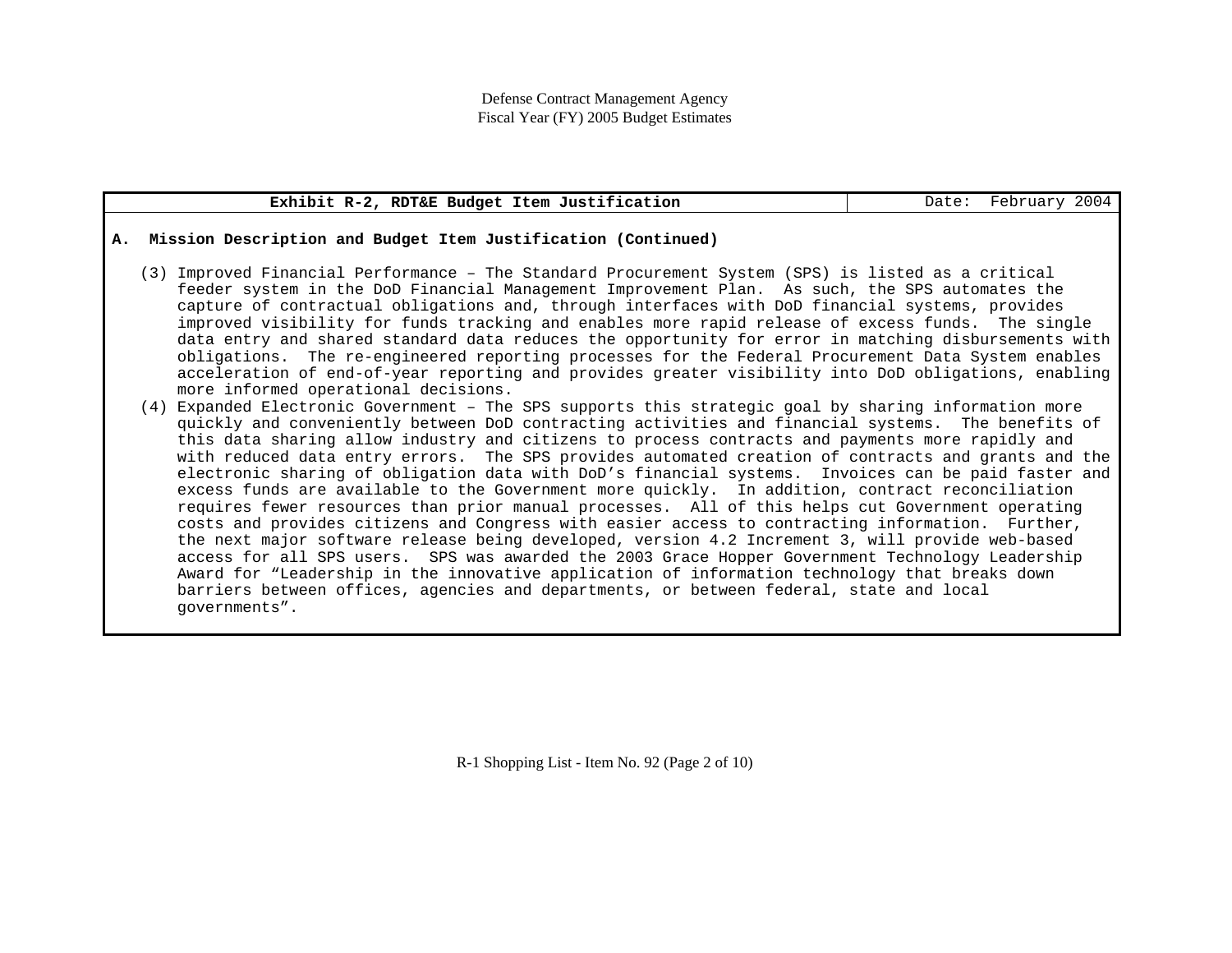| Exhibit R-2, RDT&E Budget Item Justification (Continued) |          |         |          | Date: | February 2004 |  |
|----------------------------------------------------------|----------|---------|----------|-------|---------------|--|
| <b>B.</b><br>Program Change Summary:                     |          |         |          |       |               |  |
|                                                          | FY 03    | FY 04   | FY05     |       |               |  |
| Previous President's Budget                              | 7.716    | 5.195   | 4.200    |       |               |  |
| Current BES/President's Budget                           | 10.482   | 5.140   | 6.690    |       |               |  |
| Total Adjustments                                        | $+2.766$ | $-0.55$ | $+2.490$ |       |               |  |
| Congressional Program Reductions                         |          | $-0.55$ |          |       |               |  |
| Congressional Rescissions                                |          |         |          |       |               |  |
| Congressional Increases                                  |          |         |          |       |               |  |
| Inflation Adjustment                                     |          |         | $-.010$  |       |               |  |
| Inflation Savings                                        |          |         |          |       |               |  |
| Below Threshold Reprogramming                            | $+2.775$ |         |          |       |               |  |
| Agency Realignment                                       | $-.009$  |         |          |       |               |  |
| Programmatic Adjustment                                  |          |         | $+2.500$ |       |               |  |

In FY 2003, a below threshold reprogramming of \$2.775 million was required for RDT&E to fund version 4.2 Increment 3 development. Version 4.2 Increment 3 will increase system performance, enhance functional capabilities, maximize modular solution sets, and expand integration among the logistics, procurement, and financial communities of the DoD using web-based technology. Version 4.2 Increment 3 successfully completed the Business Management Modernization Program (BMMP) approval process in October 2003 and was placed under contract.

Funding supports development and testing of service releases in support of archiving, ERPs, contingency contracting, security, data integrity, foreign currency, scalability, server consolidation, commitment identification number (CIN), funds validation and mandatory, statutory and regulatory direction – specifically Federal Procurement Data System (FPDS) mandated changes. The magnitude of these efforts resulting in future software changes is expected to be significant; therefore software changes are budgeted in RDT&E. Increment 3 presents significant architecture changes in support of the Services/Agencies server consolidation initiatives as well as BMMP objectives. As a result, extensive testing is required utilizing a three-tiered testing approach to ensure the software meets requirements. This testing approach is discussed below on the R-3.

- **C. Other Program Funding Summary:** Displayed on R-2a
- **D. Acquisition Strategy:** Displayed on R-2a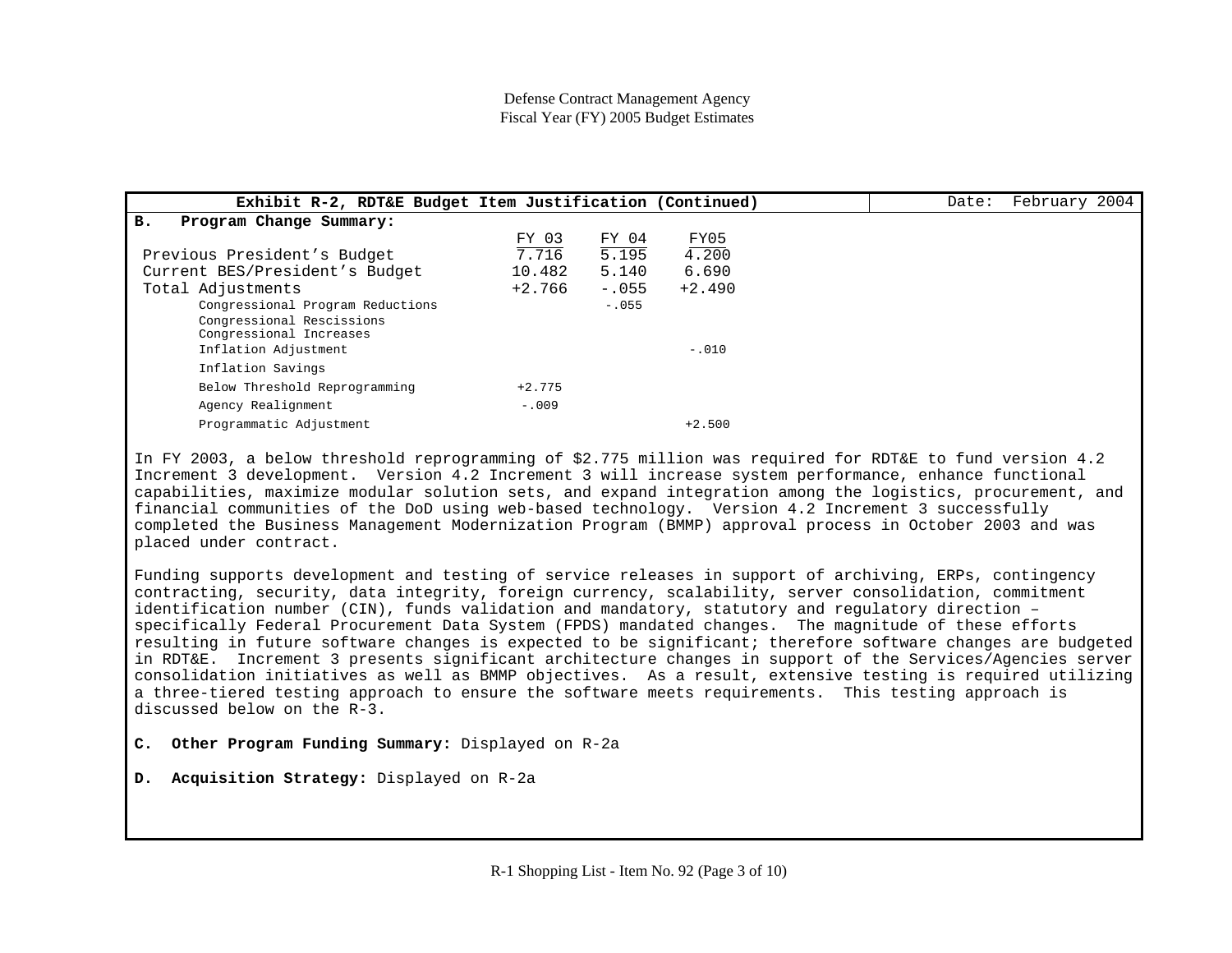| Exhibit R-2a, RDT&E Budget Item Justification |        |                          | Date: February 2004 |         |                                    |       |       |
|-----------------------------------------------|--------|--------------------------|---------------------|---------|------------------------------------|-------|-------|
| APPROPRIATION/BUDGET ACTIVITY:<br>0400/05     |        | R-1 ITEM 92 NOMENCLATURE |                     |         |                                    |       |       |
|                                               |        |                          |                     |         | Standard Procurement System (SPS): |       |       |
|                                               |        |                          |                     | 0605015 |                                    |       |       |
|                                               |        |                          |                     |         |                                    |       |       |
| COST                                          |        |                          |                     |         |                                    |       |       |
| (In Millions)                                 | FY 03  | FY 04                    | FY 05               | FY 06   | FY 07                              | FY 08 | FY 09 |
| 0001 Standard Procurement System              | 10.482 | 5.140                    | 6.690               | 5.154   | 4.596                              | 3.703 | 3.903 |
|                                               |        |                          |                     |         |                                    |       |       |
|                                               |        |                          |                     |         |                                    |       |       |
| RDT&E Articles Ouantity*                      | N/A    | N/A                      | N/A                 | N/A     | N/A                                | N/A   | N/A   |
|                                               |        |                          |                     |         |                                    |       |       |

R-1 Shopping List - Item No. 92 (Page 4 of 10)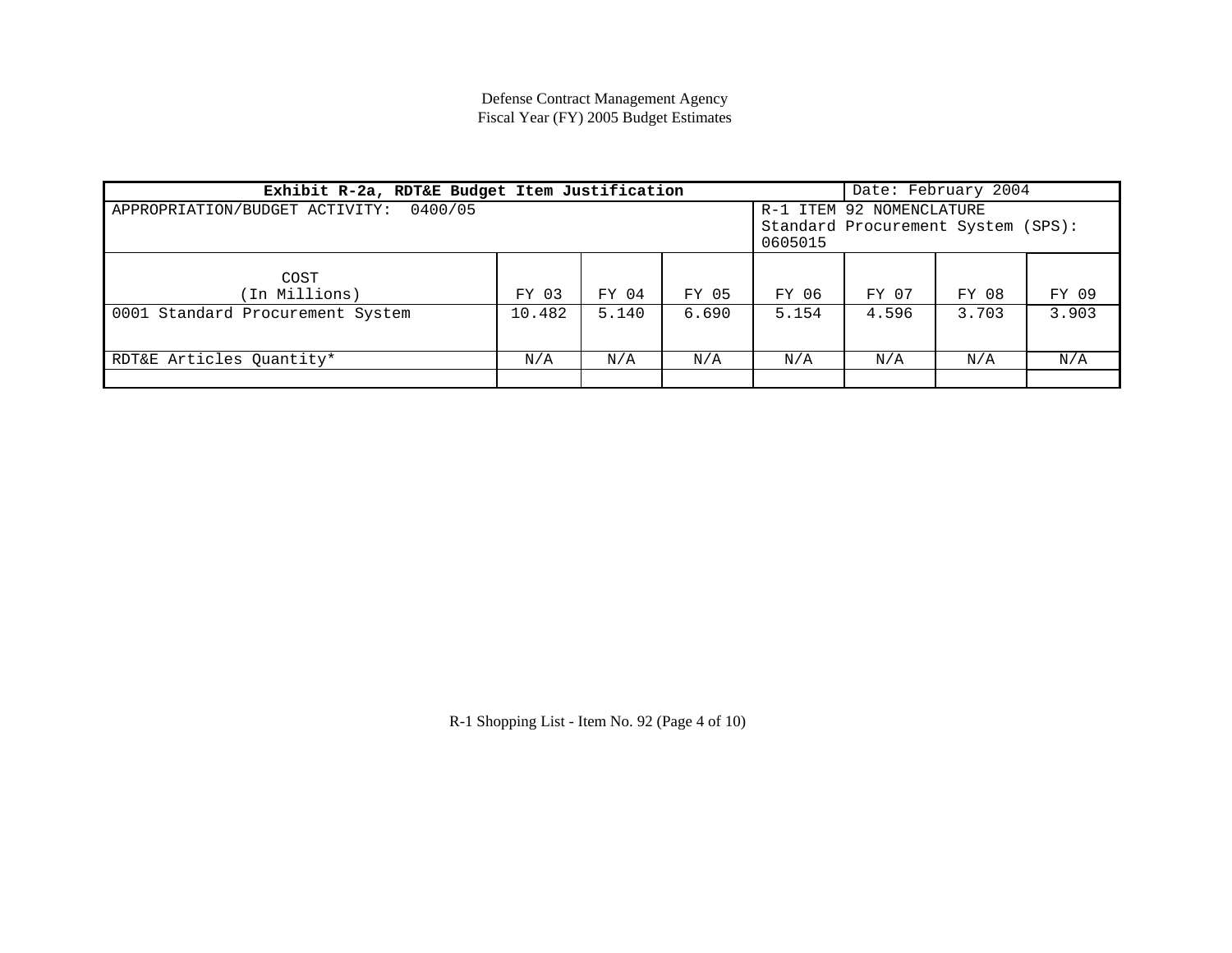# **Exhibit R-2a, RDT&E Budget Item Justification | Date: February 2004**

**A. Mission Description & Budget Item Justification:** (Provide a project overview) The Standard Procurement System (SPS) is based on modification of a commercial off-the-shelf software application. The software is modified to support DoD requirements not met by the initial commercial product (i.e. requirements prompted by the Federal Acquisition Regulation (FAR) and the Defense Federal Acquisition Regulation Supplement (DFARS)). The SPS follows a spiral development approach, increasing the performance envelope of the existing system incrementally until the objective system is achieved. The SPS is predicated upon 299 functional requirements identified by a DoD inter-service functional requirements team in 1995. RDT&E funds support efforts related to the development, testing, and integration of these functional requirements.

### **B. Accomplishments/Planned Program:**

| Accomplishment                        | FY 03  | FY 04 | FY05  |
|---------------------------------------|--------|-------|-------|
| Standard Procurement System           | 10.482 | 5.140 | 6.690 |
| SPS Product (PD2)/ Integrity Tool/    | 6.805  | 1,100 | 2.182 |
| Enterprise Adapter/Data Mapping/SPS-I |        |       |       |
| Testing (JITC, IV&V, SAT, LSVT)       | 1.356  | 1.110 | 1.205 |
| Service Releases/FPDS Engine          | 1.741  | 2.200 | 2.558 |
| Updates/Technology Insertions         |        |       |       |
| Technical Support                     | .580   | .730  | .745  |
| RDT&E Articles Quantity*              | N/A    | N/A   | N/A   |

 The Government officially accepted SPS version 4.2 Increment 1 on 20 June 2002 and promptly began deployments on 24 June 2002. This version was delivered to the Government on schedule and within cost. As of December 2003, Version 4.2 Increment 1 was deployed to 10,047 users and will be deployed to an additional 4,820 Air Force users.

 The Version 4.2 Increment 2 Procurement Desktop Defense (PD2) software application will be integrated with an Enterprise Adapter and Integrity Tool. Testing for PD2 Version 4.2 Increment 2 Service Release 1 (SR01) was completed, and the software was conditionally accepted. Acceptance issues found in Version 4.2 Increment 2 will be delivered with Version 4.2 Increment 2 SR02. Government testing on Version 1.9.1 of the Adapter was completed, and the interim product was conditionally accepted. Acceptance issues for Version 1.9.1 of the Adapter will be corrected in Version 1.9.2. Version 4.2 Increment 2 was deployed to 1,741 users and will be deployed to an additional 27,446 users.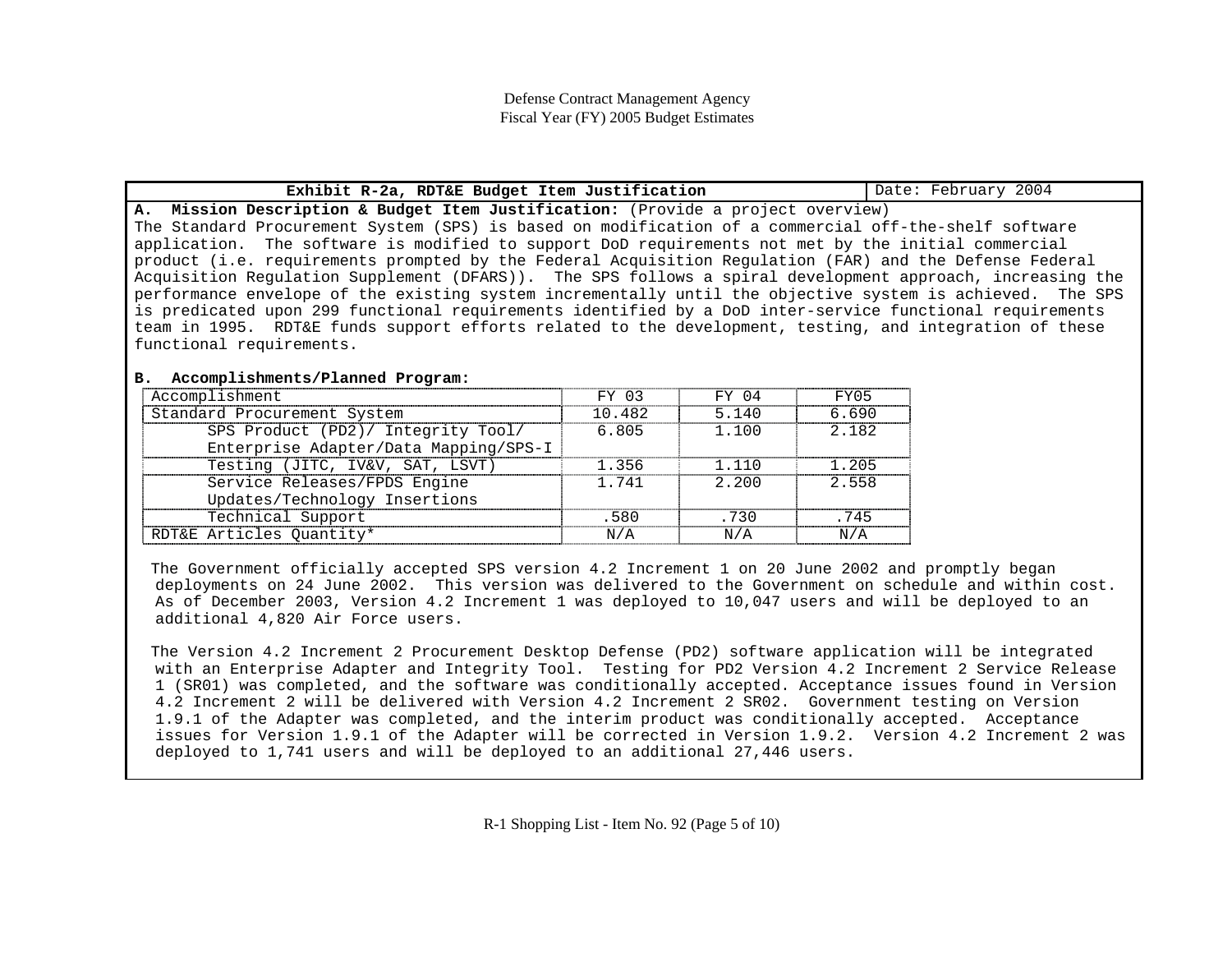| Exhibit R-2a, RDT&E Budget Item Justification (Continued)                                                                                                                                                                                                                                                                                                                                                                                                                             |       |       |        |        |        |        |        | Date: February 2004 |      |
|---------------------------------------------------------------------------------------------------------------------------------------------------------------------------------------------------------------------------------------------------------------------------------------------------------------------------------------------------------------------------------------------------------------------------------------------------------------------------------------|-------|-------|--------|--------|--------|--------|--------|---------------------|------|
| <b>B.</b> Accomplishments/Planned Program: Continued                                                                                                                                                                                                                                                                                                                                                                                                                                  |       |       |        |        |        |        |        |                     |      |
| Version 4.2 Increment 3 will increase system performance, enhance functional capabilities, maximize modular<br>solution sets, and expand integration among the logistics, procurement, and financial communities of the<br>DoD using web-based technology. Version 4.2 Increment 3 successfully completed the Business Management<br>Modernization Program (BMMP) approval process in October 2003 and was placed under contract.<br>Other Program Funding Summary:<br>$\mathbf{C}$ . |       |       |        |        |        |        |        |                     |      |
|                                                                                                                                                                                                                                                                                                                                                                                                                                                                                       |       |       |        |        |        |        |        | Total               |      |
|                                                                                                                                                                                                                                                                                                                                                                                                                                                                                       | FY 03 | FY 04 | FY 05  | FY 06  | FY 07  | FY 08  | FY 09  | Complete            | Cost |
| Total Procurement Funds:                                                                                                                                                                                                                                                                                                                                                                                                                                                              | 3.621 | 3.781 | 13.645 | 8.594  | 9.455  | 3.284  | 3.430  | N/A                 | N/A  |
| Total O&M Funds:                                                                                                                                                                                                                                                                                                                                                                                                                                                                      | 9.927 | 9.387 | 12.790 | 14.306 | 14.479 | 13.748 | 14.334 | N/A                 | N/A  |

### **D. Acquisition Strategy:**

The Standard Procurement System (SPS) has an Acquisition Strategy prepared 24 March 1997 by the Defense Procurement Corporate Information Management (CIM) Systems Center in accordance with DoD 5000.2-R. There is an Acquisition Plan for version 4.2 Increment 3, dated August 2003.

#### E. **Major Performers:**

American Management Systems (AMS) is the prime contractor for the SPS Program efforts. AMS is located in Fairfax, Virginia and is engaged in the development, testing, deployment, training, and integration efforts of the SPS Program. AMS was awarded a Firm Fixed Price contract in August 1996. Other contributors include Rainbow Systems and ETI for EDI Data Mapping.

R-1 Shopping List - Item No. 92 (Page 6 of 10)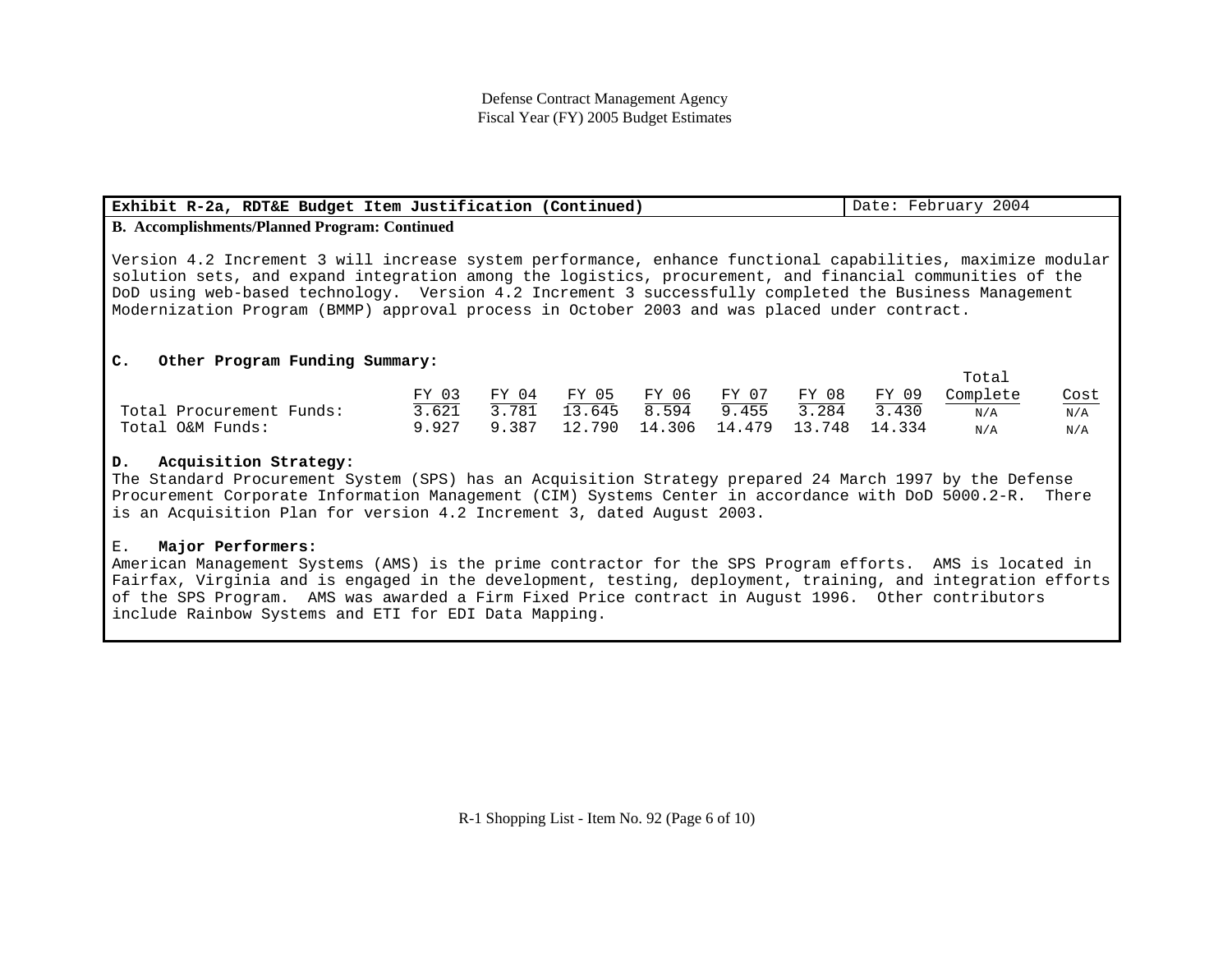| Exhibit R-3 Cost Analysis                                                            |                              |                                      |                                                     |               |                        |                             |                        |               |                        | February 2004       |               |                                |
|--------------------------------------------------------------------------------------|------------------------------|--------------------------------------|-----------------------------------------------------|---------------|------------------------|-----------------------------|------------------------|---------------|------------------------|---------------------|---------------|--------------------------------|
| APPROPRIATION/BUDGET ACTIVITY:<br>0400/05                                            |                              |                                      | Standard<br>Procurement System<br>0605015<br>(SPS): |               |                        | Standard Procurement System |                        |               |                        |                     |               |                                |
| Cost<br>Categories                                                                   | Contract<br>Method &<br>Type | Performing<br>Activity &<br>Location | FY 03<br>Cost                                       | FY 04<br>Cost | FY 04<br>Award<br>Date | FY 05<br>Cost               | FY 05<br>Award<br>Date | FY 06<br>Cost | FY 06<br>Award<br>Date | Cost to<br>Complete | Total<br>Cost | Target<br>Value of<br>Contract |
| Product<br>Development                                                               |                              |                                      |                                                     |               |                        |                             |                        |               |                        |                     |               |                                |
| SPS Product<br>(PD2)/<br>Integrity<br>Tool/<br>Enterprise<br>Adapter/Data<br>Mapping | FFP &<br><b>Τ&amp;Μ</b>      | Various                              | 6.805                                               | 1.100         | OTR 1                  | 2.182                       | OTR 1/2                |               |                        | N/A                 | N/A           | N/A                            |
| Service<br>Releases/FPDS<br>Engine<br>Updates/<br>Technology<br>Insertions           | FFP                          | AMS<br>Fairfax,<br>VA                | 1.741                                               | 2.200         | OTR 1/2                | 2.558                       | OTR 1/2                |               |                        | N/A                 | N/A           | N/A                            |

Remarks: The Program has negotiated substantial configuration management changes under its delivery orders for version 4.2 increments 1 and 2 and is continuing this protocol with Version 4.2 Increment 3. Each delivery order has set forth performance-based payments based upon achievement of specific events or accomplishments that are defined and valued in advance by the Government and the contractor. These changes have provided an enhanced technical and schedule focus. Version 4.2 Increment 3 will continue to use the proven process implemented with Version 4.2 Increment 1 and continued with Version 4.2 Increment 2. An incremental development strategy will be used during the development of Version 4.2 Increment 3. This incremental development will include interim build(s) and one final build. The result will be total package fielding approach once the final build has been accepted by the SPS JPMO. During the development process, the Government has inserted decision points (go/no go) at build review period prior to payment authorization. These decisions are based on demonstrated acceptable performance in accordance with the contract requirements.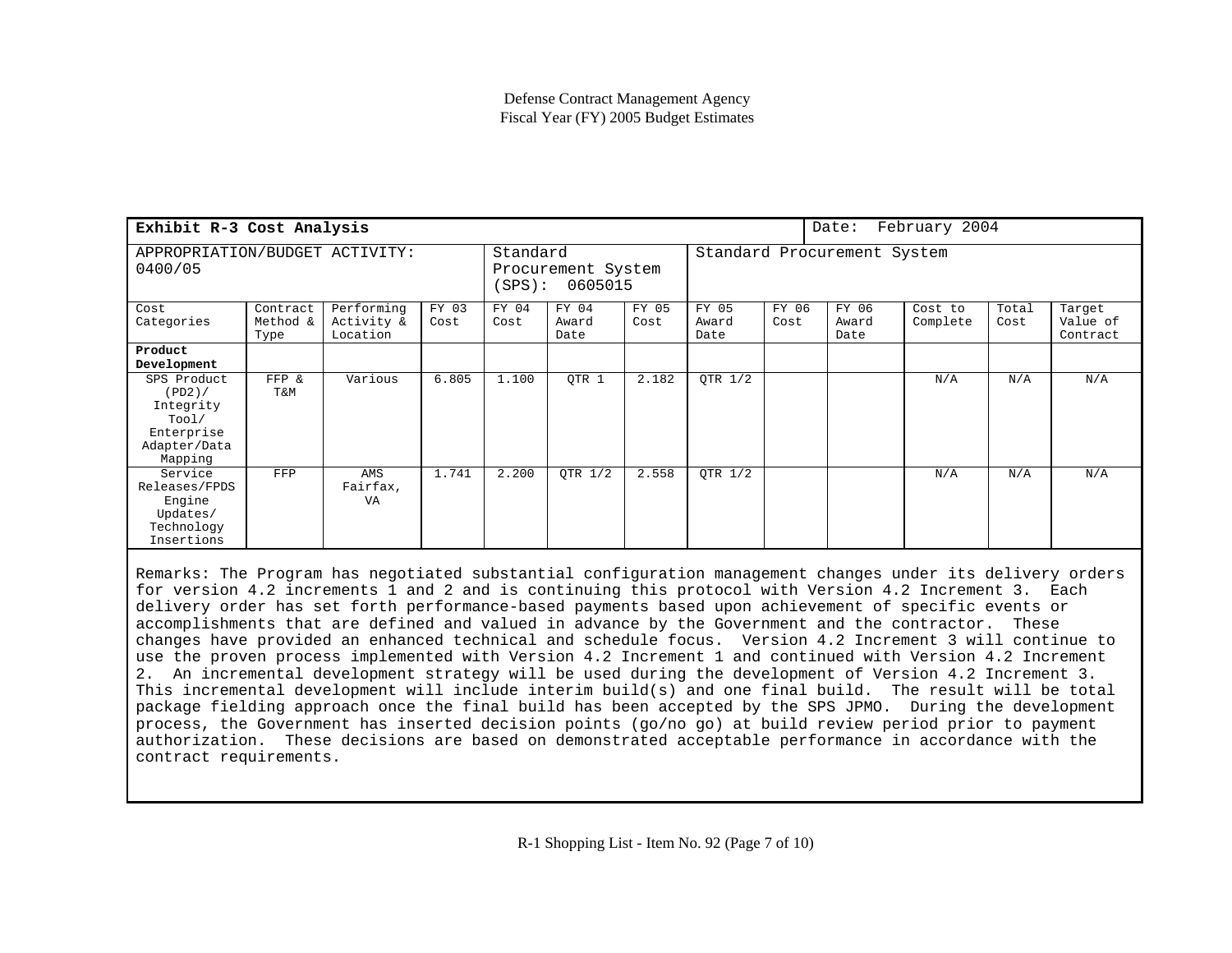| Exhibit R-3 Cost Analysis (Continued)                                                                                       |                                                                                                       |                                      |               |               |                        |               |                        |               |                        |                     |               |                                |
|-----------------------------------------------------------------------------------------------------------------------------|-------------------------------------------------------------------------------------------------------|--------------------------------------|---------------|---------------|------------------------|---------------|------------------------|---------------|------------------------|---------------------|---------------|--------------------------------|
| Cost<br>Categories                                                                                                          | Contract<br>Method &<br>Type                                                                          | Performing<br>Activity &<br>Location | FY 03<br>Cost | FY 04<br>Cost | FY 04<br>Award<br>Date | FY 05<br>Cost | FY 05<br>Award<br>Date | FY 06<br>Cost | FY 06<br>Award<br>Date | Cost to<br>Complete | Total<br>Cost | Target<br>Value of<br>Contract |
| Support<br>Costs                                                                                                            | Various                                                                                               | Various                              | .580          | .730          | Various                | .745          | Various                |               |                        | N/A                 | N/A           | N/A                            |
| Remarks: Key to the program's well being is continued configuration management and compliance with DoD<br>5000 regulations. |                                                                                                       |                                      |               |               |                        |               |                        |               |                        |                     |               |                                |
| Cost<br>Categories                                                                                                          | Contract<br>Method &<br>Type                                                                          | Performing<br>Activity &<br>Location | FY 03<br>Cost | FY 04<br>Cost | FY 04<br>Award<br>Date | FY 05<br>Cost | FY 05<br>Award<br>Date | FY 06<br>Cost | FY 06<br>Award<br>Date | Cost to<br>Complete | Total<br>Cost | Target<br>Value of<br>Contract |
| Test &<br>Evaluation                                                                                                        | Various                                                                                               | Various                              | 1.356         | 1.110         | Various                | 1.205         | Various                |               |                        | N/A                 | N/A           | N/A                            |
|                                                                                                                             | Remarks: The Government has instituted a three-tier testing approach that involves observation of the |                                      |               |               |                        |               |                        |               |                        |                     |               |                                |

Rovernment has instituted a three-tier testing approach that involves observation of the contractor's own testing processes in its first phase (Validation). Here the Government observes whether or not the developer has followed a repeatable process and whether the SPS Joint Requirements Board (JRB) and the developer jointly-approved test scripts are accurate and effective in determining whether requirements are met. In the second phase, System Acceptance Testing, the Government performs its own testing against the jointly-approved test scripts, vendor documentation, on-line help, SPS Technical Working Group designated hardware and software platforms, and installation software. Payments are tied to whether or not the software satisfactorily passed the test scripts and that no priority 1 or 2 system deficiency reports exist based upon the IEEE/EIA 12207(replaces MIL-STD-498) criteria. In the third phase, the Government performs its end-to-end testing to verify the software in an operational environment, against functional business processes, and to determine software effectiveness, and suitability. Results at each phase of testing are vetted through scoring conferences using the IEEE/EIA 12207 criteria to assess the severity of needed software fixes. Configuration management is maintained on all functional solutions, functional designs, test scripts, audit results and product deliverables.

R-1 Shopping List - Item No. 92 (Page 8 of 10)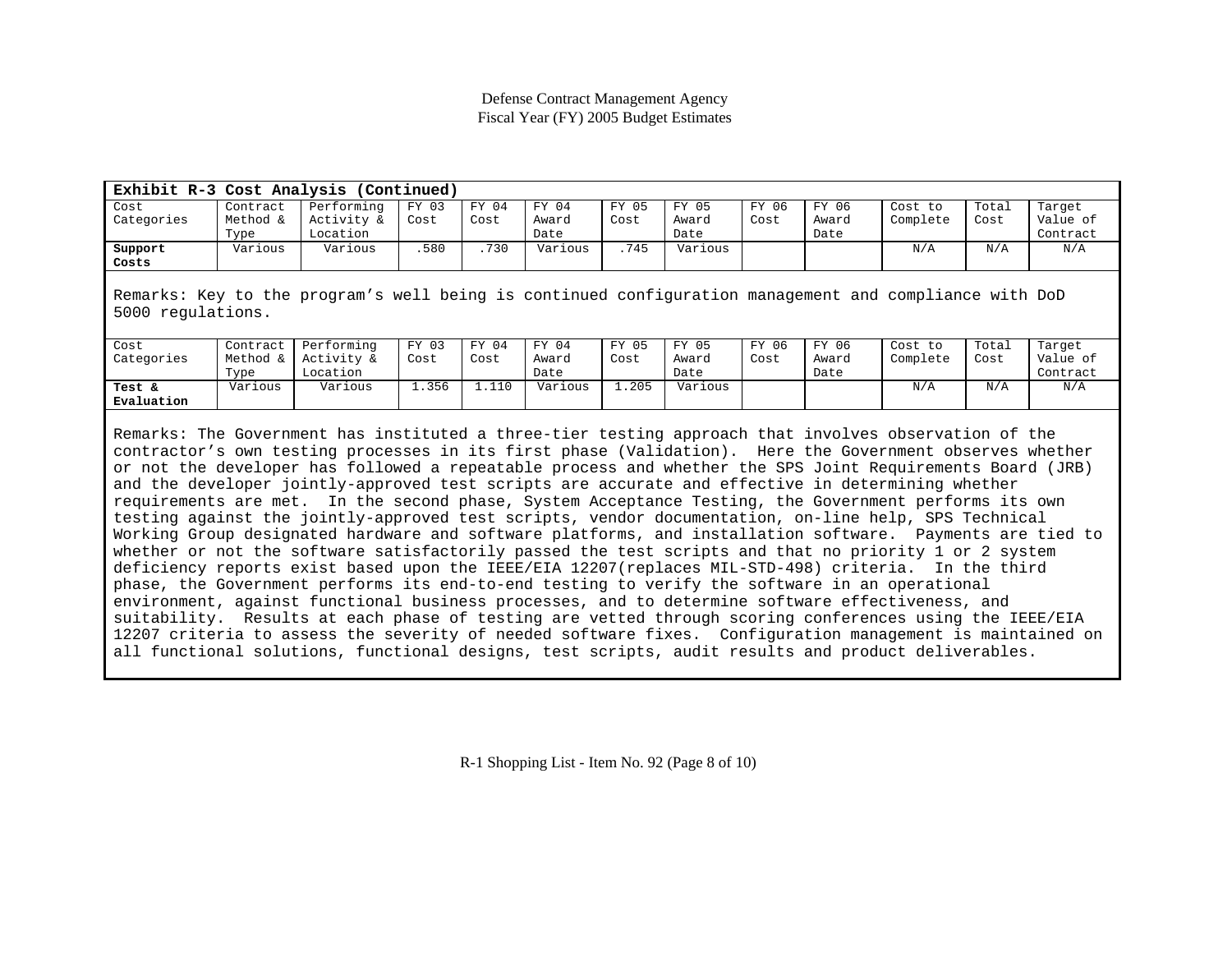|                                                                                                            | Exhibit R-4, Schedule Profile                 |             |             |             |  |             |             | Date: February 2004                                                                    |             |  |
|------------------------------------------------------------------------------------------------------------|-----------------------------------------------|-------------|-------------|-------------|--|-------------|-------------|----------------------------------------------------------------------------------------|-------------|--|
| APPROPRIATION/BUDGET ACTIVITY:<br>Standard<br>Standard Procurement System<br>0400/05<br>Procurement System |                                               |             |             |             |  |             |             |                                                                                        |             |  |
|                                                                                                            |                                               | (SPS):      | 0605015     |             |  |             |             |                                                                                        |             |  |
|                                                                                                            |                                               |             |             |             |  |             |             |                                                                                        |             |  |
|                                                                                                            | <b>Event Name</b>                             | <b>FY03</b> | <b>FY04</b> | <b>FY05</b> |  | <b>FY06</b> | <b>FY07</b> | <b>FY08</b><br>1 2 3 4 1 2 3 4 1 2 3 4 1 2 3 4 1 2 3 4 1 2 3 4 1 2 3 4 1 2 3 4 1 2 3 4 | <b>FY09</b> |  |
|                                                                                                            | v4.2.1 Deployment                             |             |             |             |  |             |             |                                                                                        |             |  |
|                                                                                                            | (1) v4.2.1 SR03 Deployment<br>Complete        |             |             |             |  |             |             |                                                                                        |             |  |
|                                                                                                            | (2) v4.2.2 Adapter Complete                   |             |             |             |  |             |             |                                                                                        |             |  |
|                                                                                                            | v4.2.2 SR02 Deployment                        |             |             |             |  |             |             |                                                                                        |             |  |
|                                                                                                            | (3) v4.2.2 Deployment Complete                |             |             |             |  |             |             |                                                                                        |             |  |
|                                                                                                            | (4) v4.2.3 Contract Award                     |             |             |             |  |             |             |                                                                                        |             |  |
|                                                                                                            | $(5)$ v4.2.3 Builds 1, 2, & 3<br>Verification |             |             |             |  |             |             |                                                                                        |             |  |
|                                                                                                            | v4.2.3 Build 4 Development                    |             |             |             |  |             |             |                                                                                        |             |  |
|                                                                                                            | v4.2.3 Build 5 Development                    |             |             |             |  |             |             |                                                                                        |             |  |
|                                                                                                            | v4.2.3 Build 6 Development                    |             |             |             |  |             |             |                                                                                        |             |  |
|                                                                                                            | $(6)$ v4.2.3 Delivery                         |             |             |             |  |             |             |                                                                                        |             |  |
|                                                                                                            | v4.2.3 System Acceptance Testing              |             |             |             |  |             |             |                                                                                        |             |  |
|                                                                                                            | $(7)$ v4.2.3 Accepted                         |             |             |             |  |             |             |                                                                                        |             |  |
|                                                                                                            | v4.2.3 Deployment                             |             |             |             |  |             |             |                                                                                        |             |  |
|                                                                                                            | (8) v4.2.3 Total Operational<br>Capability    |             |             |             |  |             |             |                                                                                        |             |  |
|                                                                                                            |                                               |             |             |             |  |             |             |                                                                                        |             |  |